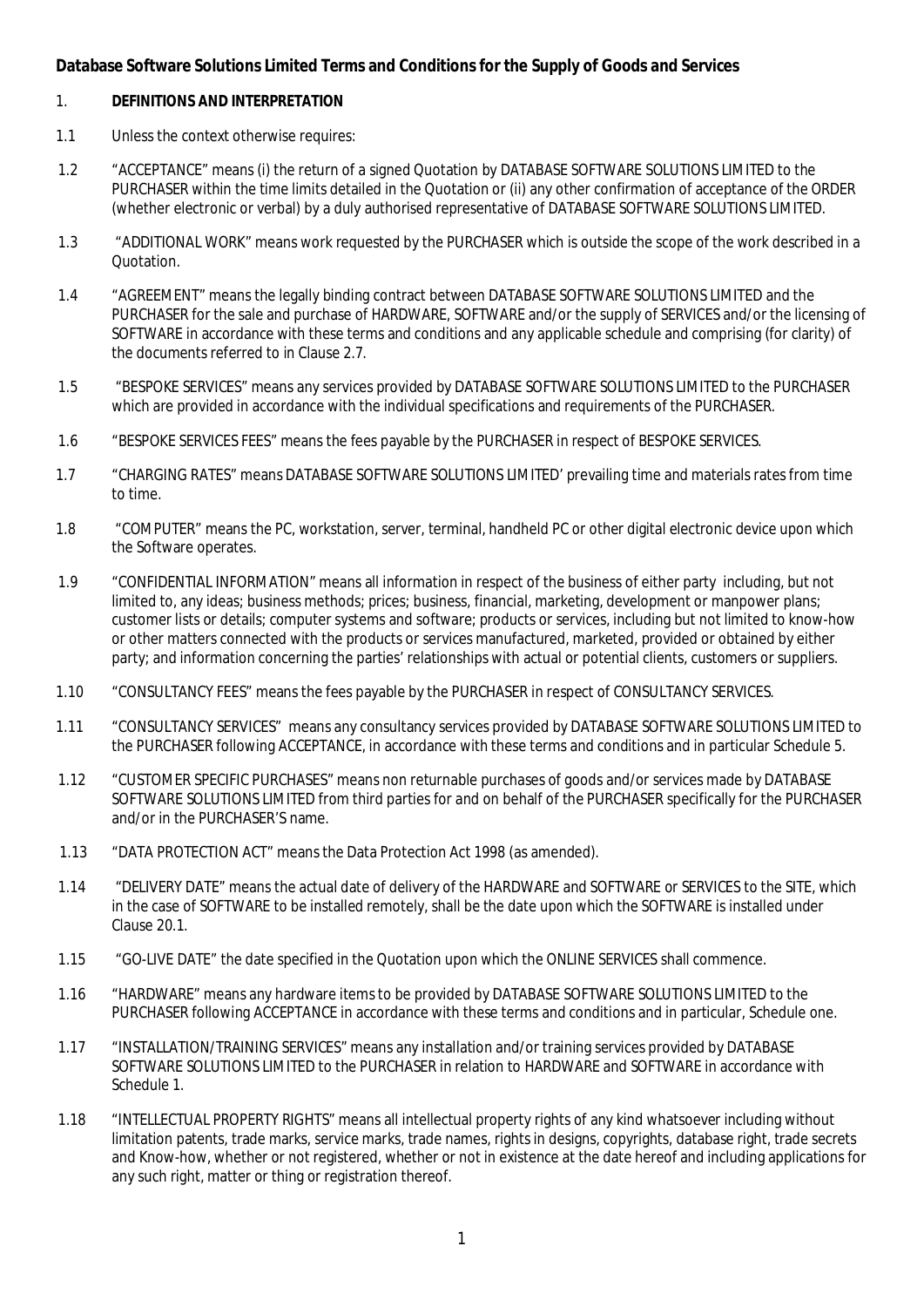- 1.19 "MATERIALS" means the content provided to DATABASE SOFTWARE SOLUTIONS LIMITED by the PURCHASER from time to time for incorporation in the Website.
- 1.20 "NORMAL WORKING HOURS" means Monday to Friday 0900 to 1800 excluding public holidays.
- 1.21 "ONLINE FEES" means any fees payable in respect of ONLINE SERVICES.
- 1.22 "ONLINE SERVICES" means any online services including hosting services, data backup and email and domain registration services, which are detailed in a QUOTATION and which are to be provided by DATABASE SOFTWARE SOLUTIONS LIMITED to the PURCHASER in accordance with Schedule 4.
- 1.23 "ORDER" means the PURCHASER'S contractual offer to buy HARDWARE and SOFTWARE or SERVICES from DATABASE SOFTWARE SOLUTIONS LIMITED in accordance with these terms and conditions by signing and returning the relevant QUOTATION for ACCEPTANCE by DATABASE SOFTWARE SOLUTIONS LIMITED, which is always subject to the availability of the HARDWARE, SOFTWARE or SERVICES.
- 1.24 "ORIGINAL LICENSOR" means a company or organisation that has the right to grant a licence of the THIRD PARTY SOFTWARE.
- 1.25 "PAYMENT DATE" means the date upon which the full PURCHASE PRICE together with any VAT is paid in cleared funds to DATABASE SOFTWARE SOLUTIONS LIMITED.
- 1.26 "PRODUCT RENEWAL FEE" the fees payable by the PURCHASER under Schedule 2 for THIRD PARTY SOFTWARE UPGRADE RENEWALS.
- 1.27 "PURCHASE PRICE" means the aggregate price of the HARDWARE, SOFTWARE and/or SERVICES including without limitation the SUPPORT AND LICENCE FEE, THIRD PARTY SOFTWARE FEES, PRODUCT RENEWAL FEES, THIRD PARTY MAINTENANCE FEES, DATABASE SOFTWARE SOLUTIONS LIMITED MAINTENANCE FEES, BESPOKE SERVICES FEES, ONLINE FEES and CONSULTANCY FEES as set out in the QUOTATION.
- 1.28 "PURCHASER" means the company or individual as named in the Quotation
- 1.29 "QUOTATION" DATABASE SOFTWARE SOLUTIONS LIMITED' estimate of the applicable cost of providing certain HARDWARE, SOFTWARE and SERVICES (or any combination thereof) to the PURCHASER.
- 1.30 "ROHS" has the meaning given to it in Clause 21.10.
- 1.31 "DATABASE SOFTWARE SOLUTIONS LIMITED" means Database Software Solutions Limited of West Steadings Newton Hall Stocksfield NE43 7TW "DATABASE SOFTWARE SOLUTIONS LIMITED MAINTENANCE FEES" means the fees payable by the PURCHASER for the DATABASE SOFTWARE SOLUTIONS LIMITED MAINTENANCE SERVICES.
- 1.32 "DATABASE SOFTWARE SOLUTIONS LIMITED MAINTENANCE SERVICES" means any maintenance services to be provided by DATABASE SOFTWARE SOLUTIONS LIMITED in respect of HARDWARE/SOFTWARE in accordance with Schedule 1.
- 1.33 "DATABASE SOFTWARE SOLUTIONS LIMITED SOFTWARE" means DATABASE SOFTWARE SOLUTIONS LIMITED' proprietary program or programs listed in a Quotation as such, purchased by the PURCHASER under the terms of Schedule 1 and licensed and supported by DATABASE SOFTWARE SOLUTIONS LIMITED to the PURCHASER in accordance with Schedule 3, including any modifications thereto and UPDATES thereof together with any manuals or other materials supplied by DATABASE SOFTWARE SOLUTIONS LIMITED ancillary thereto.
- 1.34 "SERVICES" means the SUPPORT SERVICES, INSTALLATION/TRAINING SERVICES, DATABASE SOFTWARE SOLUTIONS LIMITED MAINTENANCE SERVICES, THIRD PARTY MAINTENANCE SERVICES, BESPOKE SERVICES, ONLINE SERVICES AND/OR CONSULTANCY SERVICES.
- 1.35 "SITE" means the address of delivery and or that part of the PURCHASER'S premises where the HARDWARE and SOFTWARE or SERVICES are to be installed or operated, as specified by the PURCHASER and set out in the ORDER.
- 1.36 "SOFTWARE" means any software items (including DATABASE SOFTWARE SOLUTIONS LIMITED SOFTWARE and THIRD PARTY SOFTWARE) to be provided by DATABASE SOFTWARE SOLUTIONS LIMITED to the PURCHASER following ACCEPTANCE in accordance with these terms and conditions.
- 1.37 "SUPPORT AND LICENCE FEE" means the annual fee payable by the PURCHASER to DATABASE SOFTWARE SOLUTIONS LIMITED in respect of a licence of and support of the DATABASE SOFTWARE SOLUTIONS LIMITED SOFTWARE under Schedule 3.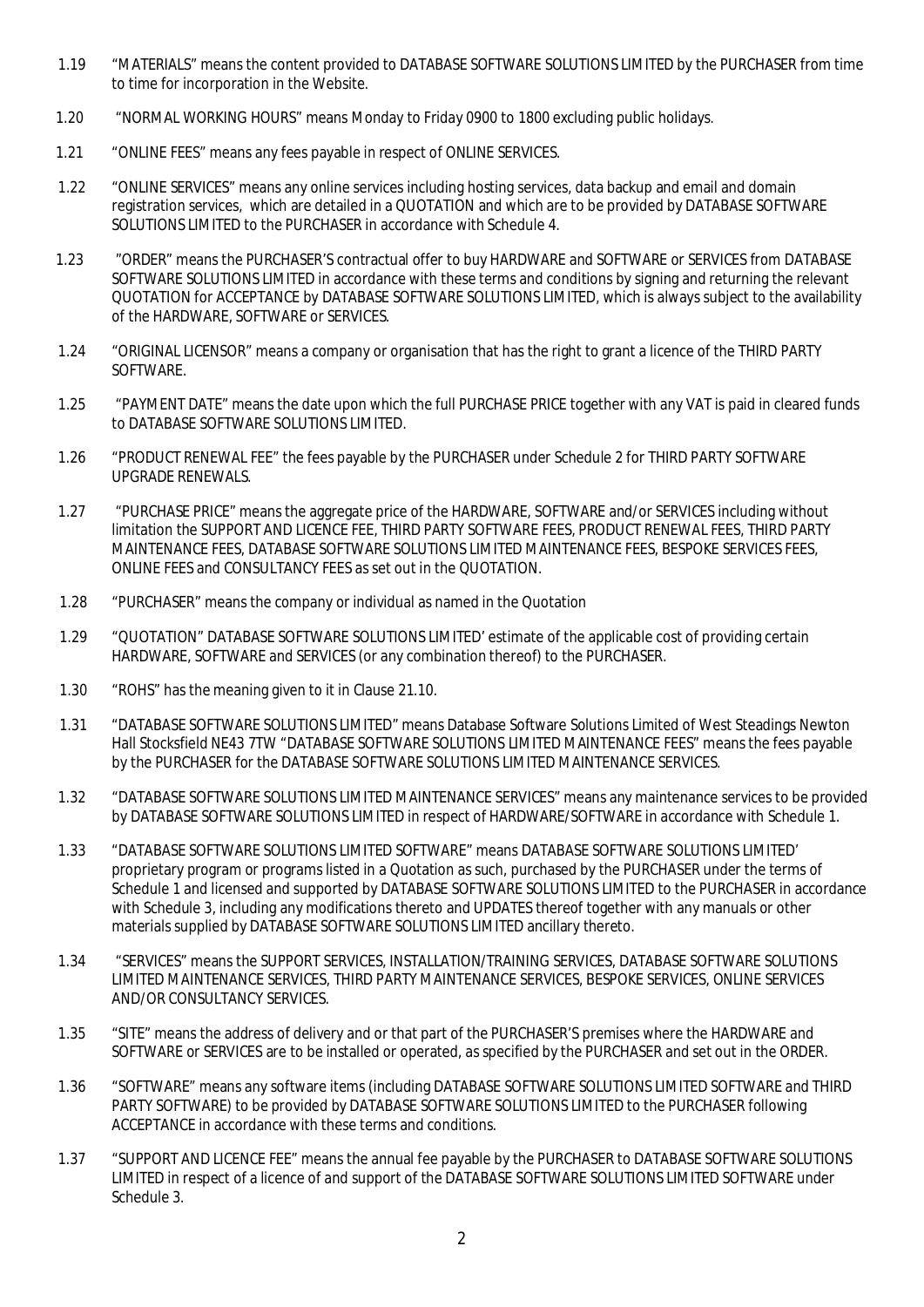- 1.38 "SUPPORT SERVICES" means the support services to be provided by DATABASE SOFTWARE SOLUTIONS LIMITED to the PURCHASER in relation to the SOFTWARE and in accordance with Schedule 3
- 1.39 "TERMINATED HARDWARE" has the meaning given to it under Clause 21.6.
- 1.40 "THE LICENSE" means the licence to use the DATABASE SOFTWARE SOLUTIONS LIMITED SOFTWARE as detailed in Clause 27.
- 1.41 "THIRD PARTY MAINTENANCE FEES" the fees payable in respect of THIRD PARTY MAINTENANCE SERVICES.
- 1.42 "THIRD PARTY MAINTENANCE SERVICES" means any maintenance services supplied by third parties in respect of the HARDWARE.
- 1.43 "THIRD PARTY SOFTWARE" means any third party software items which are purchased by the PURCHASER under Schedule 1.
- 1.44 "THIRD PARTY SOFTWARE FEES" means the fees payable in respect of THIRD PARTY SOFTWARE.
- 1.45 "THIRD PARTY SOFTWARE UPGRADE RENEWALS" means an annual renewal of a licence of THIRD PARTY SOFTWARE and associated support and UPDATES which is purchased by the PURCHASER in accordance with Schedule 2.
- 1.46 "UPDATES" means the changes in the SOFTWARE to reflect changes in statutory requirements; or which increase the functionality of the SOFTWARE, or any corrections, bypasses or revisions to the SOFTWARE which add no functionality to the SOFTWARE which may be provided by DATABASE SOFTWARE SOLUTIONS LIMITED to the Purchaser from time to time in accordance with Schedule 3 and/or by a third party under Schedule 2.
- 1.47 "WEBSITE" the website to be hosted by DATABASE SOFTWARE SOLUTIONS LIMITED in accordance with Schedule 4.
- 1.48 "WEEE" has the meaning given to it in Clause 21.6.
- 1.49 "WEEE OPTION" has the meaning given to it in Clause 21.6.
- 1.50 References to Clauses shall mean the clauses detailed in these terms and conditions and references to Schedules shall mean the Schedules in these terms and conditions together with any corresponding schedules in a Quotation.
- 1.51 Headings to clauses in the AGREEMENT are for the purpose of information and identification only and shall not be construed as forming part of the AGREEMENT
- 1.52 A person includes a natural person, corporate or unincorporated body (whether or not having separate legal personality).
- 1.53 A reference to a party includes its personal representatives, successors or permitted assigns.
- 1.54 A reference to a statute or statutory provision is a reference to such statute or provision as amended or re-enacted. A reference to a statute or statutory provision includes any subordinate legislation made under that statute or statutory provision, as amended or re-enacted.
- 2. **THE AGREEMENT**
- 2.1 Any QUOTATION provided by DATABASE SOFTWARE SOLUTIONS LIMITED is variable information which is known as an 'invitation to treat' and not a contractual offer from DATABASE SOFTWARE SOLUTIONS LIMITED which the PURCHASER can accept. DATABASE SOFTWARE SOLUTIONS LIMITED reserves the right to correct any errors in that information without liability to the PURCHASER. In no circumstances will DATABASE SOFTWARE SOLUTIONS LIMITED be contractually bound to supply the PURCHASER with HARDWARE, SOFTWARE and/or SERVICES on the basis of any incorrect information, even if that information is repeated in an ORDER.
- 2.2 Unless otherwise stated, QUOTATIONS are valid for 14 days. Any QUOTATION which has lapsed must be reconfirmed with DATABASE SOFTWARE SOLUTIONS LIMITED prior to any ORDER being accepted.
- 2.3 The PURCHASER is responsible for ensuring the accuracy of the details in the QUOTATION as DATABASE SOFTWARE SOLUTIONS LIMITED will not be held liable for any errors (nor obligated to correct them) once the ORDER is accepted.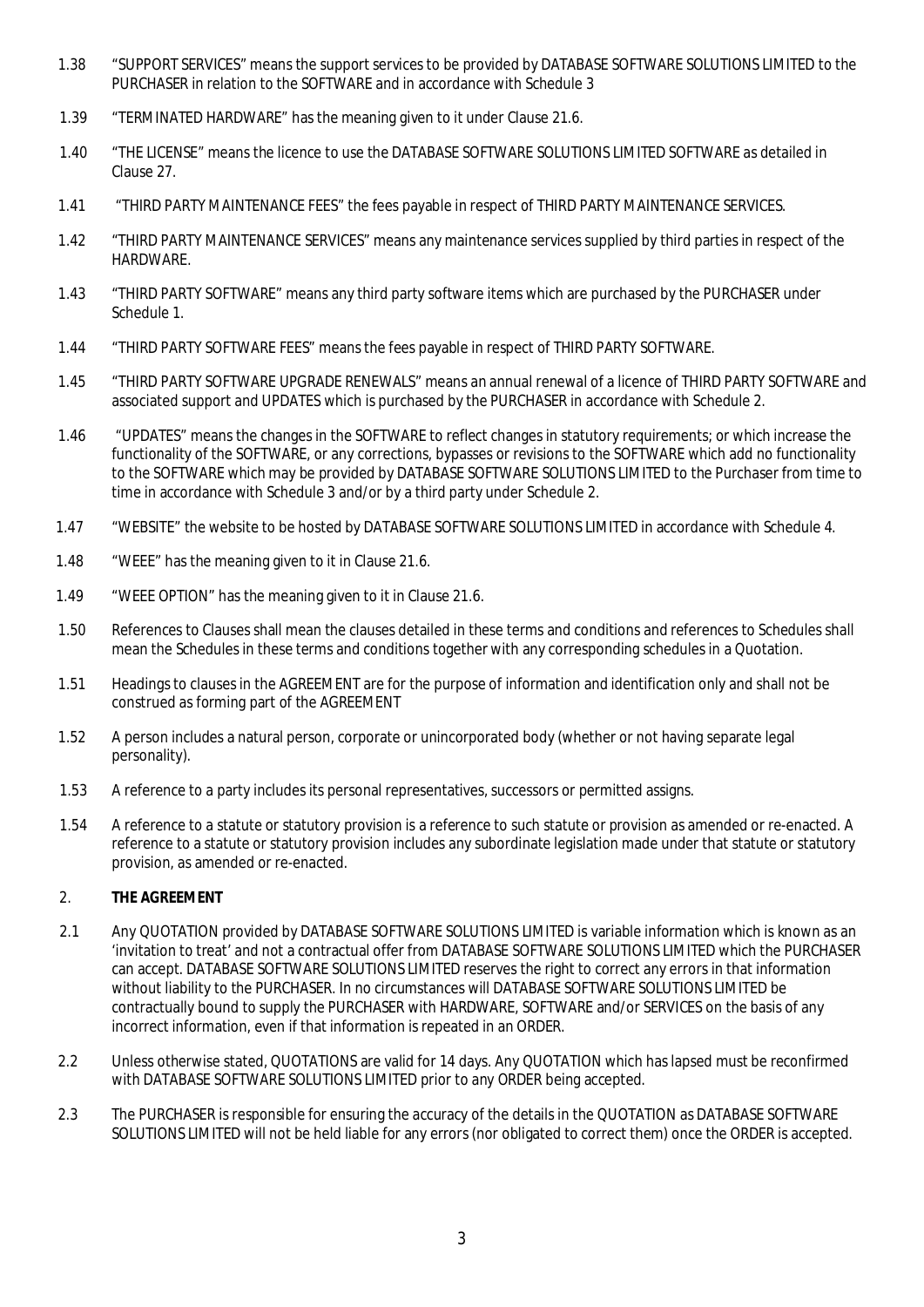- 2.4 The PURCHASER may not assume DATABASE SOFTWARE SOLUTIONS LIMITED have accepted the ORDER until they have received DATABASE SOFTWARE SOLUTIONS LIMITED' ACCEPTANCE. Only if and when ACCEPTANCE occurs at DATABASE SOFTWARE SOLUTIONS LIMITED' sole discretion will there be an AGREEMENT between DATABASE SOFTWARE SOLUTIONS LIMITED and the PURCHASER.
- 2.5 Once DATABASE SOFTWARE SOLUTIONS LIMITED has entered into an AGREEMENT with the PURCHASER in accordance with this Clause 2, DATABASE SOFTWARE SOLUTIONS LIMITED shall supply the PURCHASER with the HARDWARE, SOFTWARE and/or SERVICES as specified in the ORDER in accordance with these terms and conditions.
- 2.6 Each ORDER so accepted constitutes a separate AGREEMENT between DATABASE SOFTWARE SOLUTIONS LIMITED and the PURCHASER.
- 2.7 The AGREEMENT between DATABASE SOFTWARE SOLUTIONS LIMITED and the PURCHASER will consist of (1) these terms and conditions (2) the ORDER and (3) DATABASE SOFTWARE SOLUTIONS LIMITED' ACCEPTANCE (the consideration for which shall be payment of the PURCHASE PRICE in accordance with Clause 3 and 4 below).
- 2.8 The PURCHASER may only terminate the AGREEMENT in the circumstances set out in Clause 7 below.
- 2.9 The PURCHASER may not vary these terms and conditions unless a duly authorised representative of DATABASE SOFTWARE SOLUTIONS LIMITED agrees in writing to such a variation in a Quotation.
- 2.10 These terms and conditions apply to the AGREEMENT to the exclusion of any other terms that the PURCHASER seeks to impose or incorporate, or which are implied by trade, custom, practice or course of dealing.
- 2.11 DATABASE SOFTWARE SOLUTIONS LIMITED reserves the right to update or change these terms and conditions from time to time without notice and the most current version of these terms and conditions will be accessible through any DATABASE SOFTWARE SOLUTIONS LIMITED' website. The Quotation will set out which version of these terms and conditions is incorporated into the AGREEMENT pursuant to Clause 2.7.

### 3. **CHARGES**

- 3.1 All prices are based on the cost to DATABASE SOFTWARE SOLUTIONS LIMITED of supplying the HARDWARE, SOFTWARE and/or SERVICES to the PURCHASER. DATABASE SOFTWARE SOLUTIONS LIMITED reserves the right to increase the PURCHASE PRICE in the QUOTATION without notice.
- 3.2 The PURCHASE PRICE shall include:
	- 3.2.1 the cost of delivery of the HARDWARE, SOFTWARE and/or SERVICES to the SITE;
	- 3.2.2 provision of SERVICES at the SITE;
	- 3.2.3 travel and subsistence costs; and
	- 3.2.4 all levies and taxes payable in respect of the import of the HARDWARE and SOFTWARE.
- 3.3 For the avoidance of doubt, the SUPPORT AND LICENCE FEE shall cover the provision of SUPPORT SERVICES in relation to the SOFTWARE which is stated in the QUOTATION as being supported under Schedule 3 and does not include SUPPORT SERVICES in relation to any other software.
- 3.4 DATABASE SOFTWARE SOLUTIONS LIMITED will be entitled to charge the PURCHASER additional charges at the CHARGING RATE for any time spent providing any ADDITIONAL WORK to the PURCHASER and all payments payable by the PURCHASER shall be in accordance with Clause 4 below.
- 3.5 DATABASE SOFTWARE SOLUTIONS LIMITED will be entitled to charge the PURCHASER at the CHARGING RATE for the time spent dealing with the PURCHASER at the PURCHASER'S request if it reasonably considers that such dealing has resulted from circumstances where any one or combination of the following factors have occurred:
	- 3.5.1 the time spent related predominantly to data restoration which was not the result of inherent SOFTWARE error;
	- 3.5.2 the time spent was necessitated by the PURCHASER failing to request sufficient training;
	- 3.5.3 the time spent resulted from unauthorised use of the SOFTWARE; and/or
	- 3.5.4 the time spent was necessitated by inadequate back up procedures.
- 3.6 In so far as otherwise expressly provided, the PURCHASE PRICE as stated in the QUOTATION is exclusive of value added tax and any value added tax arising in respect of any supply or provision made hereunder.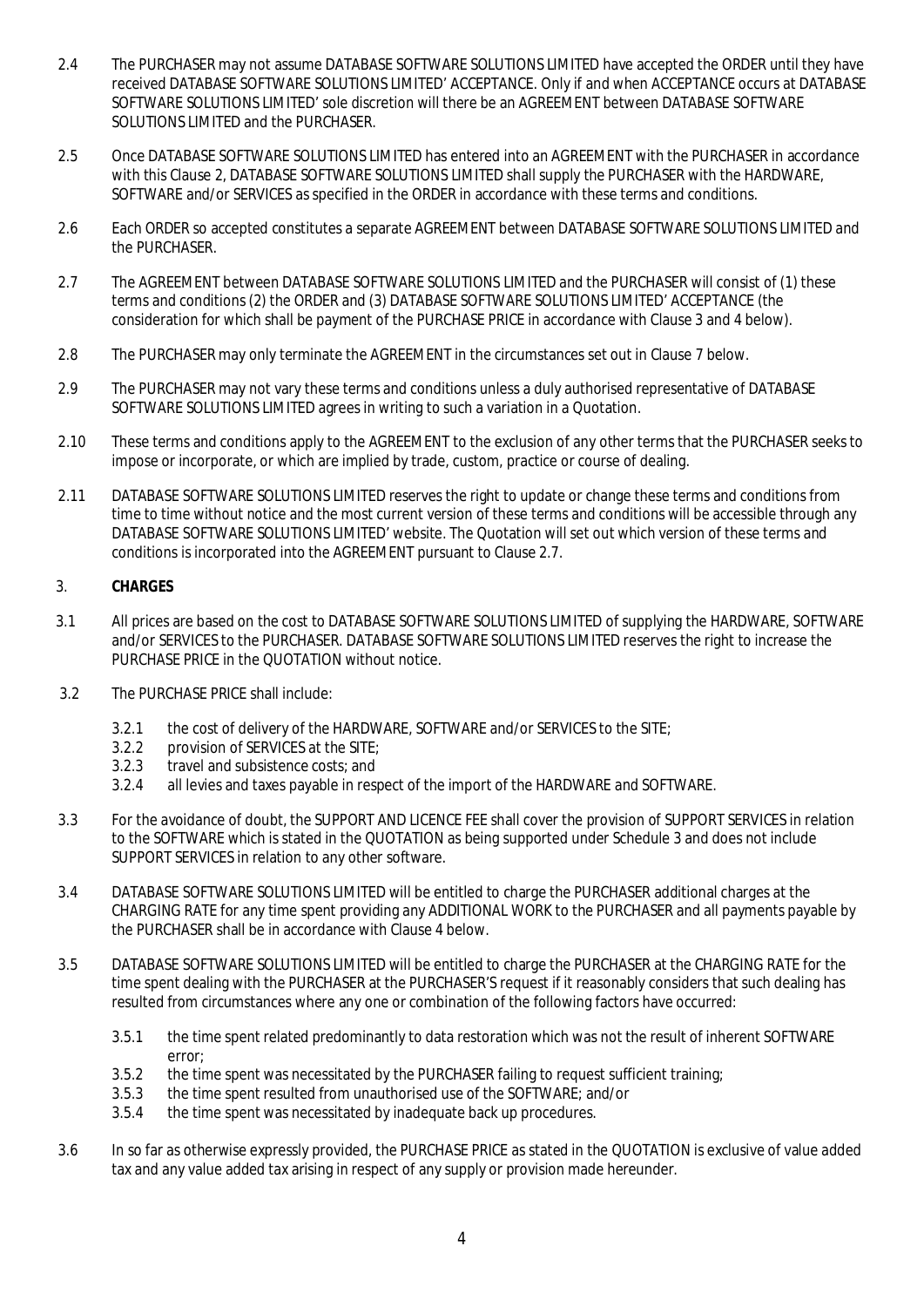# 4. **PAYMENT TERMS**

- 4.1 The PURCHASER agrees to pay the full PURCHASE PRICE and any value added tax on ACCEPTANCE of an ORDER, save that where DATABASE SOFTWARE SOLUTIONS LIMITED is satisfied that a suitable trading history has been established between the PURCHASER and DATABASE SOFTWARE SOLUTIONS LIMITED, it may, by indicating the same on a Quotation (and subject to the PURCHASER maintaining a credit status with DATABASE SOFTWARE SOLUTIONS LIMITED) extend the payment terms to 14 days from the date of an invoice issued by DATABASE SOFTWARE SOLUTIONS LIMITED. For the avoidance of doubt, the PURCHASER shall pay the PURCHASE PRICE in relation to any CUSTOMER SPECIFIC PURCHASES, in full, on ACCEPTANCE of the ORDER.
- 4.2 DATABASE SOFTWARE SOLUTIONS LIMITED may, prior to ACCEPTANCE of an ORDER (and thereafter pursuant to Clause 4.5.3) require the PURCHASER to provide such financial security as in the opinion of DATABASE SOFTWARE SOLUTIONS LIMITED is appropriate, as security against the non-compliance with or non-observance of any of the provisions contained in the Agreement.
- 4.3 Time shall be of the essence in relation to any payments to be made by the PURCHASER under the AGREEMENT.
- 4.4 All payments to be made by the PURCHASER shall be made in full and without any set-off or any deduction or withholding including without limitation on account of any counter-claim.
- 4.5 If the PURCHASER fails to make any payment on the due date then, in addition to any other right or remedy available to DATABASE SOFTWARE SOLUTIONS LIMITED, it shall be entitled to:
	- 4.5.1 terminate the AGREEMENT in whole or in part or suspend the provision of any HARDWARE, SOFTWARE and/or SERVICES; and
	- 4.5.2 take any payment made by the PURCHASER (including but not limited to any security payment pursuant to Clause 4.2) against any outstanding balances as DATABASE SOFTWARE SOLUTIONS LIMITED thinks fit; and
	- 4.5.3 may require, as a condition precedent of it continuing to provide the Hardware, Software and/or Services, such financial security as it deems appropriate; and
	- 4.5.4 invoice the PURCHASER for any bank charges (including, but not exclusively, transfer charges, costs for dishonoured cheques etc); and
	- 4.5.5 without notice, exercise their legal right to claim interest under the Late Payment of Commercial Debts (Interest) Act 1998 and subsidiary legislation as amended from time to time together with compensation for debt recovery costs.
- 4.6 Where DATABASE SOFTWARE SOLUTIONS LIMITED suspends the provision of HARDWARE, SOFTWARE and/or SERVICES pursuant to clause 4.5.1, the PURCHASER shall be liable to pay any additional costs which DATABASE SOFTWARE SOLUTIONS LIMITED incurs in the event that the provision of HARDWARE, SOFTWARE and/or SERVICES is subsequently resumed.
- 4.7 These provisions are without prejudice to DATABASE SOFTWARE SOLUTIONS LIMITED' rights and remedies set out in Clause 7 hereof or any other rights and remedies available to it under applicable law.

# 5. **LIMITATION OF LIABILITY**

- 5.1 Nothing in these terms and conditions seeks to limit or exclude DATABASE SOFTWARE SOLUTIONS LIMITED' liability in respect of:-
	- 5.1.1 death or personal injury; or
	- 5.1.2 fraud or fraudulent misrepresentation; or
	- 5.1.3 any other type of liability which applicable law prohibits any limitation or exclusion thereof.
- 5.2 Subject to Clause 5.1, DATABASE SOFTWARE SOLUTIONS LIMITED shall be under no liability to the PURCHASER whatsoever (whether such liability arises due to tort (including negligence), breach of contract, breach of statutory duty, restitution, implied warranty, condition or other term or duty at common law, or for any other reason) for any direct, indirect, or consequential loss (all three of which terms include but are not limited to loss of profit, business opportunity, contracts, depletion of goodwill and like loss), damages, costs, expenses or other claims, howsoever caused, arising out of or in connection with:
	- 5.2.1 any of the HARDWARE, SOFTWARE or SERVICES;
	- 5.2.2 any breach by DATABASE SOFTWARE SOLUTIONS LIMITED of any of the express or implied terms of this Agreement;
	- 5.2.3 any use made by the PURCHASER of any of the HARDWARE, SOFTWARE or SERVICES; or
	- 5.2.4 otherwise under this Agreement.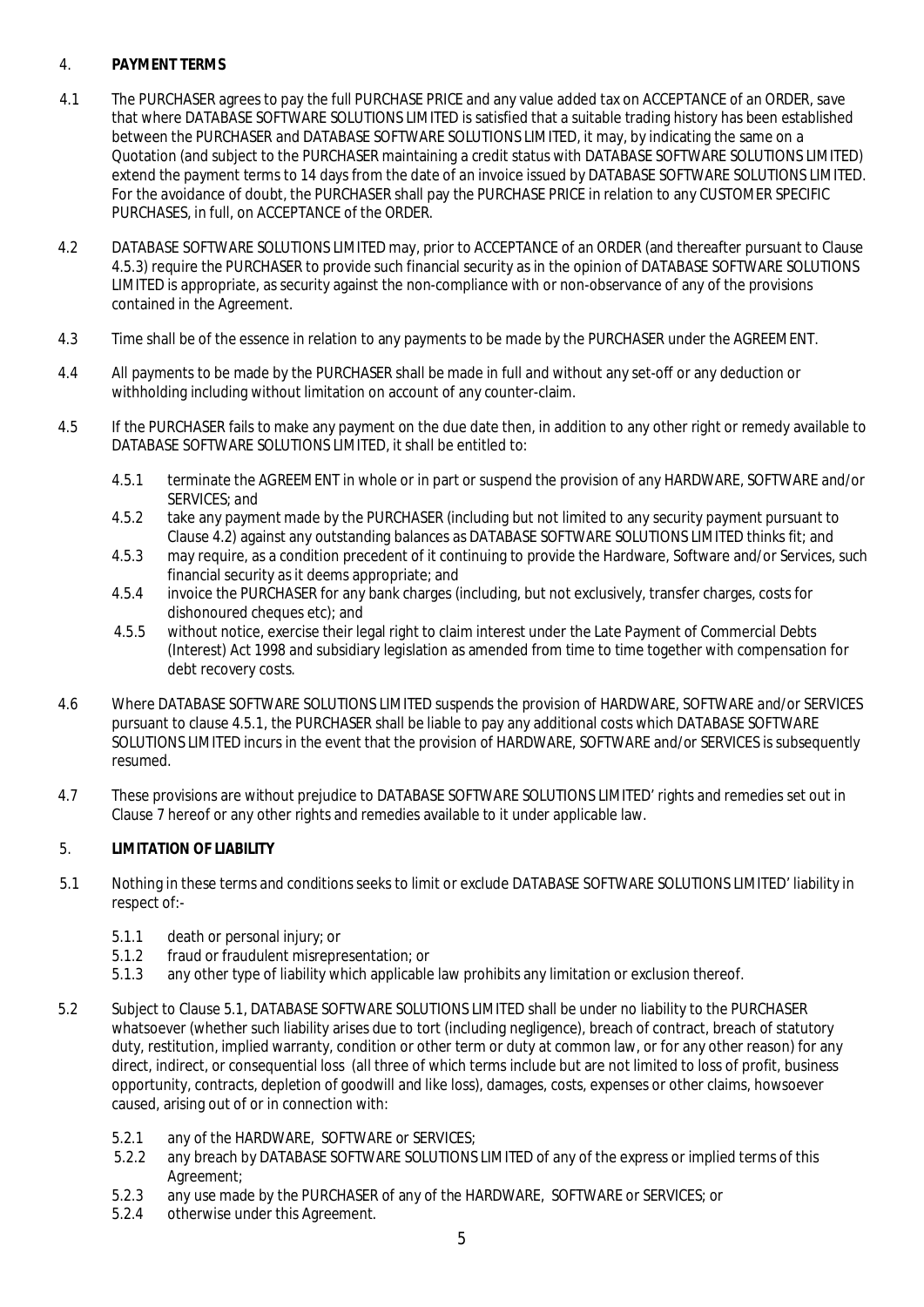- 5.3 The limitations and exclusions referred to in Clause 5.2 shall apply irrespective of whether any losses:
	- 5.3.1 arise naturally from any breach of the AGREEMENT; or
	- 5.3.2 were reasonably anticipated or contemplated by DATABASE SOFTWARE SOLUTIONS LIMITED and the PURCHASER when the AGREEMENT was entered into; or
	- 5.3.3 are those which the PURCHASER specifically informed DATABASE SOFTWARE SOLUTIONS LIMITED was a likely consequence of a breach by DATABASE SOFTWARE SOLUTIONS LIMITED prior to that breach.
- 5.4 Subject to clause 5.1, DATABASE SOFTWARE SOLUTIONS LIMITED shall have no liability to the PURCHASER in respect of any claim unless the PURCHASER shall have served notices of the same upon DATABASE SOFTWARE SOLUTIONS LIMITED within one year of the date it became aware of the circumstances giving rise to the claim or the date when it ought reasonably became so aware.
- 5.5 If a number of claims result from substantially the same circumstances any loss there shall be regarded as giving rise to only one claim under the AGREEMENT.
- 5.6 Subject to Clause 5.1, DATABASE SOFTWARE SOLUTIONS LIMITED' aggregate liability arising under or in connection with each AGREEMENT shall not under any circumstances exceed the PURCHASE PRICE.
- 5.7 Except as expressly set forth in these terms and conditions, DATABASE SOFTWARE SOLUTIONS LIMITED hereby disclaims all warranties implied, statutory or otherwise with respect to the HARDWARE, SOFTWARE and SERVICES provided and all components and elements thereof, including but not limited to implied warranties of merchantability and fitness for particular purpose. DATABASE SOFTWARE SOLUTIONS LIMITED does not represent or warrant that the HARDWARE, SOFTWARE and SERVICES, will be error or bug free or that the HARDWARE and/or SOFTWARE will function without interruption.
- 5.8 Notwithstanding any other provision of this AGREEMENT, the PURCHASER hereby agrees (prior to exercising any other remedies available to it under this AGREEMENT or pursuant to applicable law) to afford DATABASE SOFTWARE SOLUTIONS LIMITED not less than 60 days (from the date which DATABASE SOFTWARE SOLUTIONS LIMITED is notified in writing about the default by the PURCHASER) to remedy any default by DATABASE SOFTWARE SOLUTIONS LIMITED under the AGREEMENT.

# 6. **INDEMNITY**

- 6.1 The PURCHASER agrees to indemnify keep indemnified and hold harmless DATABASE SOFTWARE SOLUTIONS LIMITED and its employees, affiliates, agents, business partners and suppliers from and against liabilities, costs, expenses, damages and losses howsoever arising (including any direct, indirect or consequential losses and all interest, penalties and legal and other reasonable professional costs and expenses) arising as a result of:
	- 6.1.1 any breach by the PURCHASER of the AGREEMENT;
	- 6.1.2 any use by the PURCHASER of the SOFTWARE, HARDWARE or SERVICES; and
	- 6.1.3 any breach by the PURCHASER of any terms imposed by an ORIGINAL LICENSOR.
- 7. **TERMINATION**
- 7.1 DATABASE SOFTWARE SOLUTIONS LIMITED shall be entitled to cancel any ORDER and the AGREEMENT if:
	- 7.1.1 any HARDWARE, SOFTWARE and/or SERVICES become unavailable, in which case DATABASE SOFTWARE SOLUTIONS LIMITED are not obliged to provide substitute software, hardware or services but shall inform the PURCHASER of such unavailability; or
	- 7.1.2 the PURCHASER does not pay DATABASE SOFTWARE SOLUTIONS LIMITED the PURCHASE PRICE for the HARDWARE, SOFTWARE and/or SERVICES by the PAYMENT DATE; or
	- 7.1.3 the PURCHASER is either not able or not authorised to enter into the AGREEMENT with DATABASE SOFTWARE SOLUTIONS LIMITED; or
	- 7.1.4 if the PURCHASER commits any material breach of any term of the AGREEMENT and such breach has not been remedied (where it is capable of being remedied) within 30 days of the breach; and
	- 7.1.5 forthwith if the PURCHASER shall convene a meeting of its creditors or proposal is made for a voluntary arrangement within part 1 of the Insolvency Act 1986 or a proposal for any other composition scheme or arrangement with (or assignment for the benefit of) its creditors or if the other is unable to pay debts within the meaning of Section 123 of the Insolvency Act 1986 or if the trustee receiver administrative receiver, or liquidator or other similar office is appointed in respect of all or any part of the business or assets or if a meeting is convened for the purpose of considering a resolution or other steps are taken for the winding up or the PURCHASER ceases, or threatens to cease to carry on business; or has any distraint, execution or other process levied or enforced on any of its property; or is the subject of anything analogous to the foregoing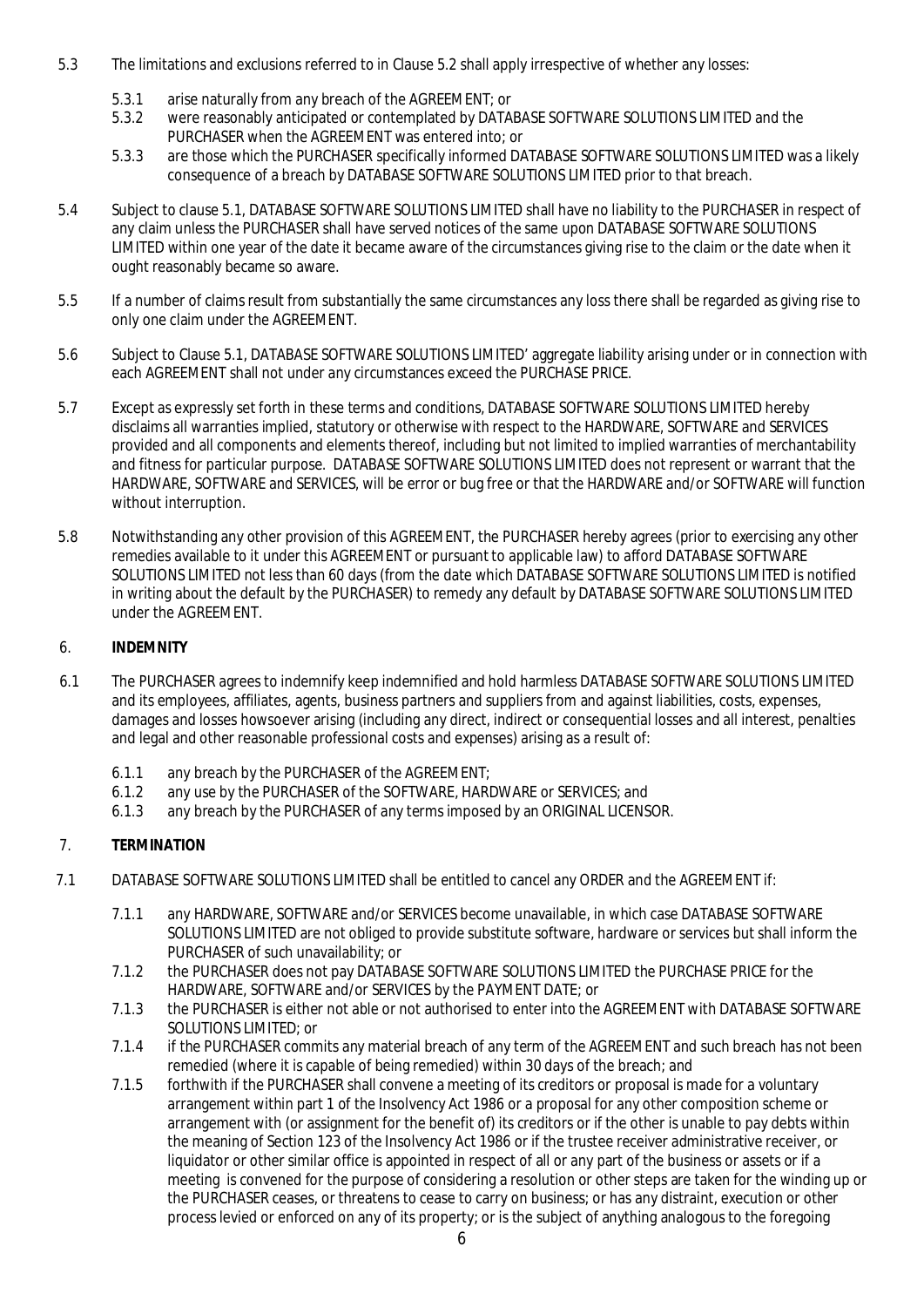under the laws of any applicable jurisdiction or DATABASE SOFTWARE SOLUTIONS LIMITED reasonably believes that circumstances may be about to give rise to any of the events mentioned above.

7.2 Any termination of the AGREEMENT pursuant to this Clause 7 shall be without prejudice to any other rights or remedies a party may be entitled to hereunder or at law and shall not affect any accrued rights or liability to either party nor the coming into or continuance in force of any provision hereof which is expressly or by implication intended to come into or continue in force in or after such termination.

## **SCHEDULE SPECIFIC TERMINATION AND CANCELLATION PROVISIONS**

 **SCHEDULE ONE** 

- 7.3 Clauses 7.4 and 7.5 shall apply in relation to Schedule 1:
- 7.4 Any request by the PURCHASER for rescheduling of deliveries will only be considered by DATABASE SOFTWARE SOLUTIONS LIMITED if made at least 72 hours before despatch/delivery of the HARDWARE and/or SOFTWARE and shall be subject to acceptance by DATABASE SOFTWARE SOLUTIONS LIMITED at DATABASE SOFTWARE SOLUTIONS LIMITED' sole discretion and subject to a reasonable administration charge by DATABASE SOFTWARE SOLUTIONS LIMITED.
- 7.5 The PURCHASER hereby indemnifies DATABASE SOFTWARE SOLUTIONS LIMITED against all loss, costs (including the cost of labour and materials used and overheads,) damages, charges and expenses arising as a result of the ORDER and its cancellation or rescheduling.

**SCHEDULE TWO** 

- 7.6 The PURCHASER may only terminate the THIRD PARTY SOFTWARE UPGRADE RENEWALS in accordance with Clause 26.3.
- 7.7 The PURCHASER may only terminate the THIRD PARTY MAINTENANCE SERVICES in accordance with any terms provided by the applicable third party service provider.

### **SCHEDULE THREE**

- 7.8 Clauses 7.8 to 7.10 (inclusive) shall apply in relation to Schedule 3.
- 7.9 The LICENSE and/or SUPPORT SERVICES may be terminated by the PURCHASER or DATABASE SOFTWARE SOLUTIONS LIMITED by giving 90 days' notice in writing, such notice not to take effect prior to the expiry of a 12 month minimum term.
- 7.10 Where no notice is served pursuant to Clause 7.9, the LICENSE and/or SUPPORT SERVICES shall renew for a subsequent 12 month period (and further 12 month periods thereafter) and the PURCHASER shall pay the applicable SUPPORT AND LICENCE FEE when invoiced by DATABASE SOFTWARE SOLUTIONS LIMITED.
- 7.11 The PURCHASER agrees that upon termination of the LICENSE in accordance with Clause 7.8 the PURCHASER shall forthwith cease to use the DATABASE SOFTWARE SOLUTIONS LIMITED SOFTWARE and shall forthwith destroy all copies of the DATABASE SOFTWARE SOLUTIONS LIMITED SOFTWARE including all printed material and documentation. The PURCHASER shall certify in writing to DATABASE SOFTWARE SOLUTIONS LIMITED that such destruction has been effected. If the PURCHASER is found subsequently to be using the DATABASE SOFTWARE SOLUTIONS LIMITED SOFTWARE or any part thereof the PURCHASER will become liable to pay to DATABASE SOFTWARE SOLUTIONS LIMITED continuing charges for the use of the DATABASE SOFTWARE SOLUTIONS LIMITED SOFTWARE at the applicable rates for such DATABASE SOFTWARE SOLUTIONS LIMITED SOFTWARE.

### 7.12 **SCHEDULE FOUR**

- 7.13 The ONLINE SERVICES may be terminated by the PURCHASER or DATABASE SOFTWARE SOLUTIONS LIMITED by giving 90 days' notice in writing, such notice not to take effect prior to the expiry of a 12 month minimum term.
- 7.14 Where no notice is served pursuant to Clause 7.13, the ONLINE SERVICES shall renew for a subsequent 12 month period (and further 12 month periods thereafter) and the PURCHASER shall pay the applicable ONLINE FEES when invoiced.

## 8. **FORCE MAJEURE**

 8.1 DATABASE SOFTWARE SOLUTIONS LIMITED shall not be liable for any breach of their obligation hereunder resulting from causes beyond its reasonable control including but not limited to an act of god, riots, insurrection, governmental or parliamentary prohibitions or enactment, import or export regulations, fires, flood, casualty, epidemic, strikes, lock outs, cessation of labour, power failures, internet outages, infrastructure issues, acts or omissions of its suppliers, trade disputes, embargoes, inability to obtain supplies and raw materials requirements (an event of "FORCE MAJEURE").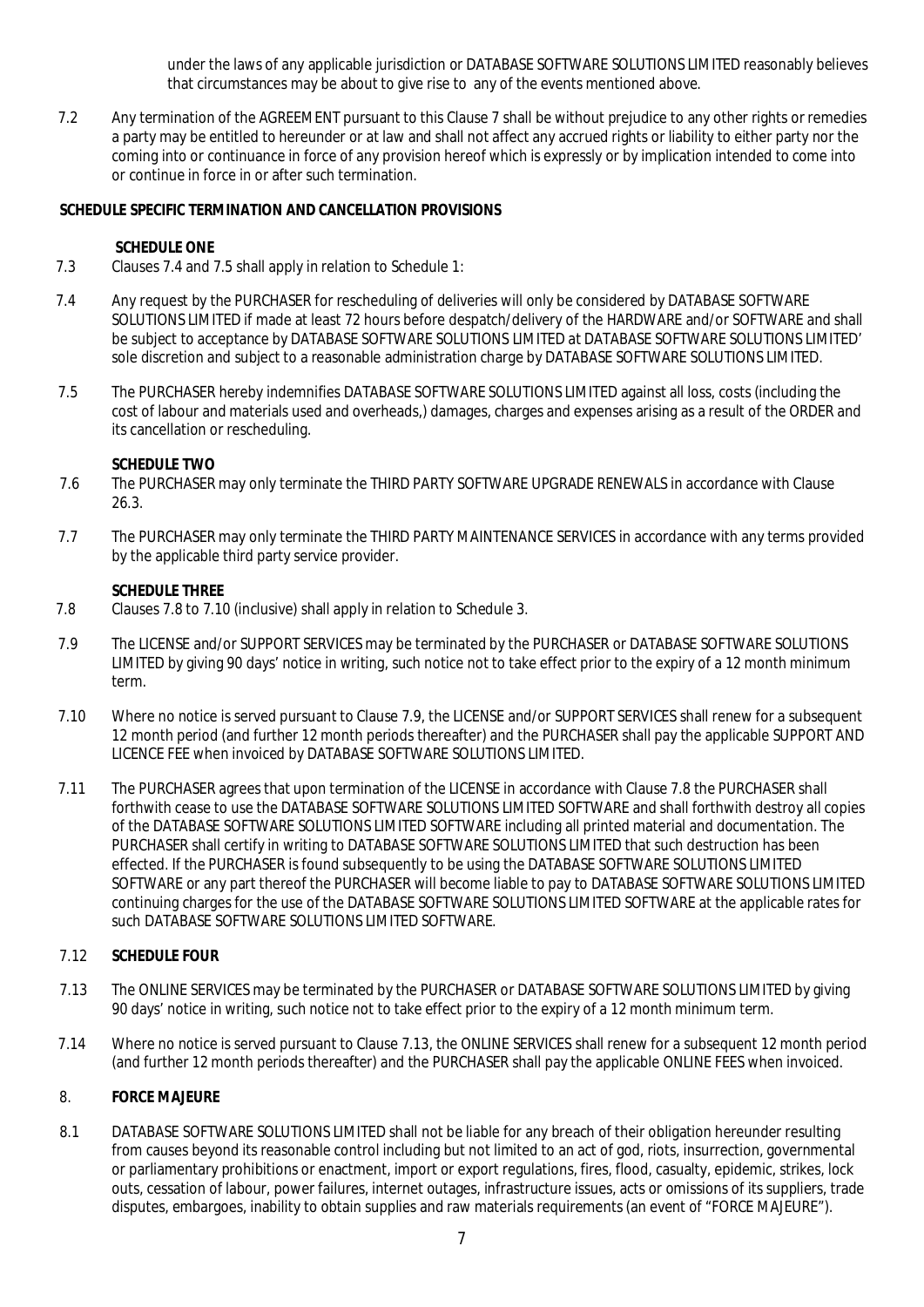- 8.2 DATABASE SOFTWARE SOLUTIONS LIMITED agrees to give notice forthwith to the other upon becoming aware of an event of Force Majeure such notice to contain details of the circumstances giving rise to the event of Force Majeure.
- 8.3 If a default due to an event of Force Majeure shall continue for more than four weeks then DATABASE SOFTWARE SOLUTIONS LIMITED shall be entitled to terminate any affected part of the AGREEMENT and shall not have any liability to the PURCHASER in respect of the terminated part of the AGREEMENT as a result of an event of Force Majeure.
- 9. **NOTICES**
- 9.1 Any notice, request, instruction or other documents to be given hereunder shall be delivered or sent first class post or by email or facsimile (such email or facsimile notice to be confirmed by letter posted (within 12 hours) to the address of the other party set out in THE QUOTATION (or such other address as may have been notified to DATABASE SOFTWARE SOLUTIONS LIMITED) and any such notice or other documents shall be deemed to have been served (if delivered) at the time of delivery or (if sent by post) upon the expiration of 48 hours after posting or (if sent by email or facsimile) upon expiration of 12 hours after dispatch).
- 9.2 Legal Proceedings must be served by first class or pre-paid recorded delivery only.
- 9.3 Where the words 'notify' or 'notifies' are used in this AGREEMENT, it shall mean 'to give notice' in accordance with this Clause 9.
- 10. **CONFIDENTIALITY AND DATA PROTECTION**
- 10.1 CONFIDENTIAL INFORMATION disclosed by either party to the other or by (the "RECEIVING PARTY") shall be treated as confidential and safeguarded by the Receiving Party in accordance with this Clause 10 for a period of six years from the date of termination of this AGREEMENT. The provisions of this clause 10 shall survive any termination of the AGREEMENT.
- 10.2 The RECEIVING PARTY agrees and undertakes that it will, and will procure that it's directors, officers, employees, agents or consultants will:
	- 10.2.1 keep in strict confidence and in safe custody any CONFIDENTIAL INFORMATION disclosed to it, or which it otherwise acquires;
	- 10.2.2 not use or divulge to any third party any CONFIDENTIAL INFORMATION other than for the purpose of this AGREEMENT;
	- 10.2.3 not copy or reproduce or publish any or all of the CONFIDENTIAL INFORMATION except as is reasonably necessary for the purposes of this AGREEMENT; and
	- 10.2.4 except as may be required by applicable law or regulation or the rules or requirements of any of the relevant stock exchange or relevant regulatory authority, not distribute, disclose or disseminate CONFIDENTIAL INFORMATION to anyone, except its directors, officers, employees, agents or consultants who have a need to know such Confidential Information.
- 10.3 The provisions of this Clause 10 shall not apply to CONFIDENTIAL INFORMATION which the RECEIVING PARTY can show to the other party's reasonable satisfaction:
	- 10.3.1 was known to and lawfully in the possession of the RECEIVING PARTY (without obligation to keep the same confidential) at the date of disclosure or acquisition of the CONFIDENTIAL INFORMATION;
	- 10.3.2 in its entirety was at the time of disclosure or has become public knowledge otherwise than by reason of the RECEIVING PARTY breach of the restrictions in this Agreement;
	- 10.3.3 is independently developed by the RECEIVING PARTY without access to any CONFIDENTIAL INFORMATION; or
	- 10.3.4 is required by law, judicial action, recognised stock exchange, governmental department or agency or other regulatory authority to be disclosed in which event the RECEIVING PARTY shall take all reasonable steps to consult and take into account the reasonable requirements of the other party in relation to such disclosure.
- 10.4 The parties hereby agree to comply with the DATA PROTECTION ACT in the performance of their respective obligations under this AGREEMENT.
- 11. **SUCCESSORS**
- 11.1 The AGREEMENT shall be binding upon and endure for the benefit of the successors in title of the parties hereto.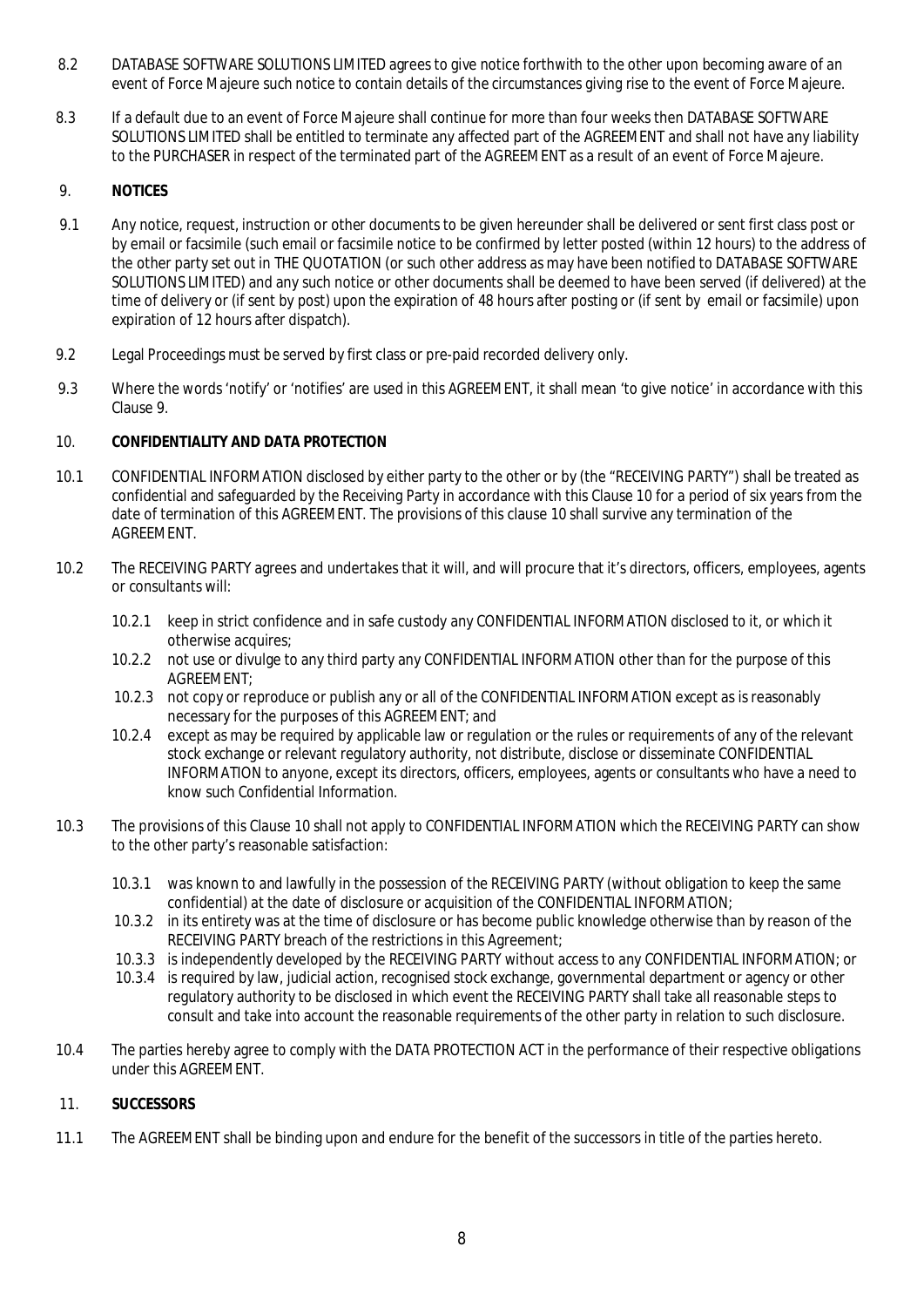#### 12. **ASSIGNMENT AND SUBCONTRACTING**

- 12.1 The PURCHASER shall not be entitled to assign, transfer, charge, hold on trust for any person or deal in any manner with any of its rights under the AGREEMENT. THE PURCHASER shall not be entitled to sub-contract any of its obligations under this AGREEMENT.
- 12.2 DATABASE SOFTWARE SOLUTIONS LIMITED shall be entitled to assign, transfer, charge, hold on trust for any person or deal in any manner with any of its rights under the AGREEMENT. DATABASE SOFTWARE SOLUTIONS LIMITED shall be entitled to sub-contract any of its obligations under this Agreement.

### 13. **WAIVER**

13.1 A delay in exercising or failure to exercise a right or remedy under or in connection with this AGREEMENT shall not constitute a waiver of, or prevent or restrict future exercise of, that or any other right or remedy, nor shall the single or partial exercise of a right or remedy prevent or restrict the further exercise of that or any other right or remedy. A waiver of any right, remedy, breach or default shall only be valid if it is in writing and signed by the party giving it and only in the circumstances and for the purpose for which it was given and shall not constitute a waiver of any other right, remedy, breach or default.

#### 14. **INVALIDITY AND SEVERABILITY**

- 14.1 If any provision of the AGREEMENT shall be found by any court or administrative body of competent jurisdiction to be invalid or unenforceable, the remaining provisions of this AGREEMENT shall not be affected by such invalidity or unenforceability and shall remain in full force and effect.
- 14.2 The parties hereby agree to attempt to substitute for any invalid or enforceable provision a valid enforceable provision, which achieves to the greatest extent possible the economic legal and commercial objectives of the invalid and enforceable provision.

### 15. **ENTIRE AGREEMENT**

- 15.1 Except where expressly provided otherwise in these terms and conditions, these terms and conditions, together with the documents referred to in it, constitutes the entire agreement and understanding between the parties in respect of the matters dealt with in it and supersedes, cancels and nullifies any previous agreement between the parties in relation to such matters.
- 15.2 Each of the parties acknowledges and agrees that in entering into the AGREEMENT and the documents referred to in it, it does not rely on, and shall have no remedy in respect of, any statement, representation, warranty or undertaking (whether negligently or innocently made) other than as expressly set out in this AGREEMENT. The only remedy available to either party in respect of any such statements, representation, warranty or understanding shall be for breach of contract under the terms of this AGREEMENT.
- 15.3 Nothing in this Clause 15 shall operate to exclude any liability for fraud

### 16. **THIRD PARTY RIGHTS**

- 16.1 A person who is not a party to the AGREEMENT shall have no right under the Contracts (Rights of Third Parties) Act 1999 to the benefit of any of these terms and conditions, unless otherwise agreed in writing by DATABASE SOFTWARE SOLUTIONS LIMITED.
- 17. **GOVERNING LAW AND JURISDICTION**
- 17.1 This AGREEMENT and any non-contractual obligations arising out of it, shall be governed by and construed in accordance with the laws of England, Scotland and Wales, and the parties hereto agree to submit to the exclusive jurisdiction of the courts of England, Scotland and Wales (including in relation to any non-contractual disputes)
- 18. **SCHEDULE ONE**

 **HARDWARE, SOFTWARE, INSTALLATION/TRAINING SERVICES, BESPOKE SERVICES AND DATABASE SOFTWARE SOLUTIONS LIMITED MAINTENANCE SERVICES** 

18.1 In consideration for the payment of the applicable parts of the PURCHASE PRICE, DATABASE SOFTWARE SOLUTIONS LIMITED agrees to: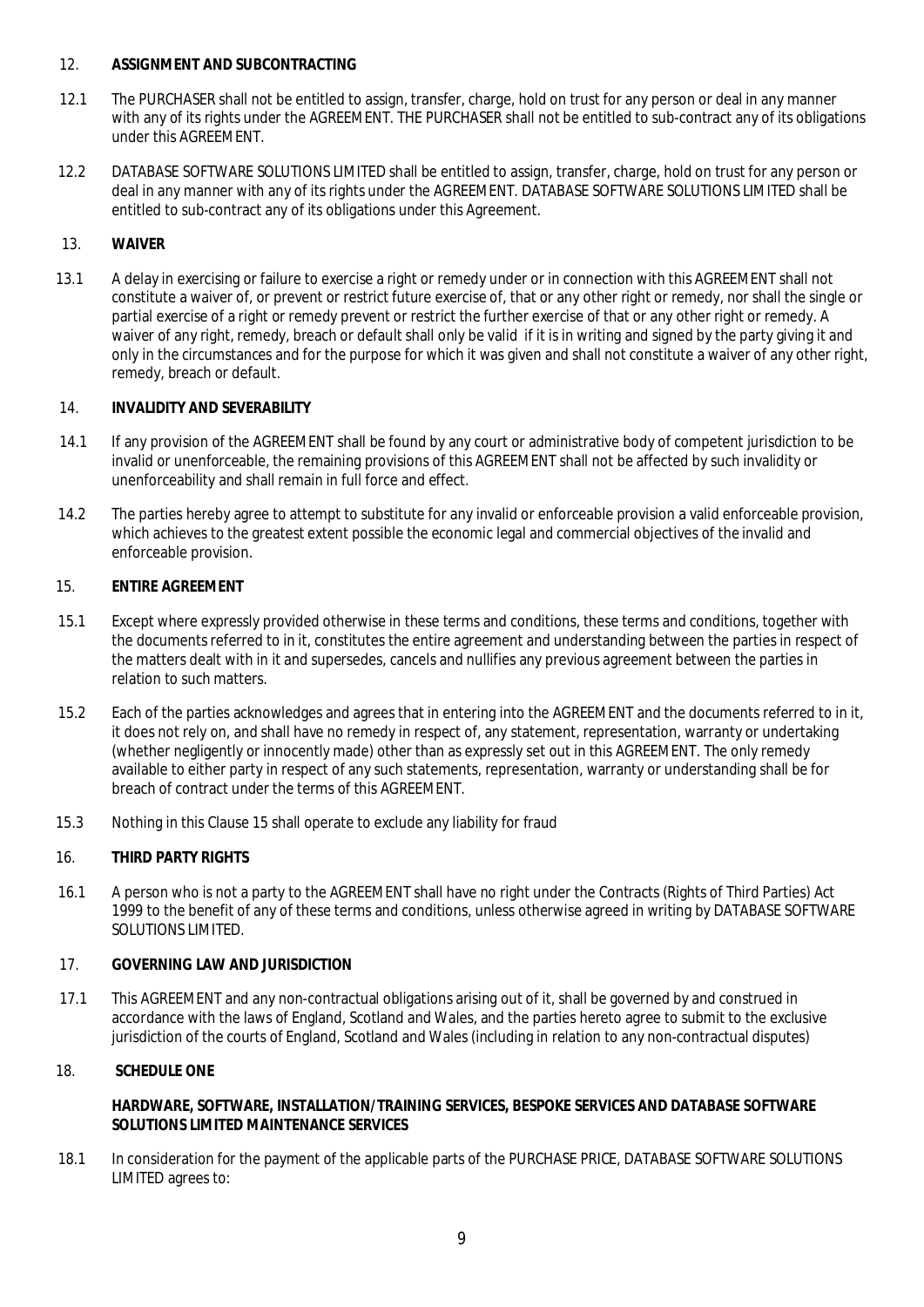- 18.1.1 sell and the PURCHASER to purchase (in each case where identified in the QUOTATION) the HARDWARE, SOFTWARE, INSTALLATION/TRAINING SERVICES, BESPOKE SERVICES AND DATABASE SOFTWARE SOLUTIONS LIMITED MAINTENANCE SERVICES (as applicable); and
- 18.1.2 provide the HARDWARE, SOFTWARE, INSTALLATION/TRAINING SERVICES. BESPOKE SERVICES AND DATABASE SOFTWARE SOLUTIONS LIMITED MAINTENANCE SERVICES to the PURCHASER in accordance with these terms and conditions and as set out in the QUOTATION.
- 18.2 The PURCHASER shall:
	- 18.2.1 carry out routine day to day preventive maintenance of the HARDWARE AND SOFTWARE as may be recommended by DATABASE SOFTWARE SOLUTIONS LIMITED;
	- 18.2.2 permit DATABASE SOFTWARE SOLUTIONS LIMITED' service engineers to have full access to the HARDWARE and SOFTWARE and proper facilities at the SITE for the purpose of carrying out the INSTALLATION/TRAINING SERVICES, DATABASE SOFTWARE SOLUTIONS LIMITED MAINTENANCE SERVICES and (where applicable) any BESPOKE SERVICES;
	- 18.2.3 permit no alteration to any SOFTWARE or HARDWARE except by written agreement with DATABASE SOFTWARE SOLUTIONS LIMITED;
	- 18.2.4 provide DATABASE SOFTWARE SOLUTIONS LIMITED with at least 60 days notice in writing, in the event that the HARDWARE and SOFTWARE is to be relocated and/or in the event of any structural changes or re-wiring;
	- 18.2.5 ensure that it has adequate back up of its data since its protection or recovery forms no part of the AGREEMENT unless the applicable ONLINE SERVICES are purchased by the PURCHASER; and
	- 18.2.6 where any THIRD PARTY SOFTWARE is provided, observe and comply with the licence conditions of the ORIGINAL LICENSOR.
- 18.3 Unless otherwise agreed specifically in writing by DATABASE SOFTWARE SOLUTIONS LIMITED in relation to any particular item, DATABASE SOFTWARE SOLUTIONS LIMITED has no responsibility under this AGREEMENT in relation to any of the following items, namely;
	- 18.3.1 software, storage media, data retrieval;
	- 18.3.2 building, wiring or telephone instruments where relevant; or
	- 18.3.3 any consumable items as specified by the HARDWARE AND SOFTWARE manufacturer/distributor.

## 19. **DELIVERY/DESPATCH**

- 19.1 DATABASE SOFTWARE SOLUTIONS LIMITED shall make available to the PURCHASER all relevant documentation for the preparation of the SITE in sufficient time to enable the PURCHASER to comply with its obligations under Clause 19.2 below.
- 19.2 The PURCHASER shall (at its own cost and expense) complete the preparation of the SITE on or before the DELIVERY DATE. Preparation of the SITE shall include making all structural, electrical and telecommunication alterations necessary to permit delivery of the HARDWARE and SOFTWARE to the SITE.
- 19.3 Except in the case of SOFTWARE which is installed remotely, DATABASE SOFTWARE SOLUTIONS LIMITED shall use reasonable endeavours to deliver the HARDWARE and SOFTWARE to the SITE as soon as possible following delivery to DATABASE SOFTWARE SOLUTIONS LIMITED.
- 19.4 Except in the case of SOFTWARE which is installed remotely (where risk shall pass to the PURCHASER upon installation under Clause 20.1) risk in the HARDWARE and SOFTWARE shall pass to the PURCHASER at the time the HARDWARE and SOFTWARE are despatched by DATABASE SOFTWARE SOLUTIONS LIMITED. DATABASE SOFTWARE SOLUTIONS LIMITED accepts no liability for loss or damage caused during any transit of HARDWARE AND/OR SOFTWARE, or for any failures on the part of third parties.
- 19.5 On the DELIVERY DATE the PURCHASER shall make available to DATABASE SOFTWARE SOLUTIONS LIMITED free of charge such labour and equipment as DATABASE SOFTWARE SOLUTIONS LIMITED shall have previously specified in writing and which it shall reasonably require in order to perform its duties under the AGREEMENT.
- 19.6 If the PURCHASER refuses to accept delivery on the DELIVERY DATE (either part or whole) DATABASE SOFTWARE SOLUTIONS LIMITED will be entitled to treat the AGREEMENT as repudiated by the PURCHASER and decline to make any further deliveries, without prejudice to DATABASE SOFTWARE SOLUTIONS LIMITED' right to recover damages for breach of contract.
- 19.7 DATABASE SOFTWARE SOLUTIONS LIMITED shall have no liability to the PURCHASER in respect of late or partial delivery where the same results from the PURCHASER'S failure to prepare the SITE in accordance with Clause 19.2 above in a timely manner prior to the DELIVERY DATE.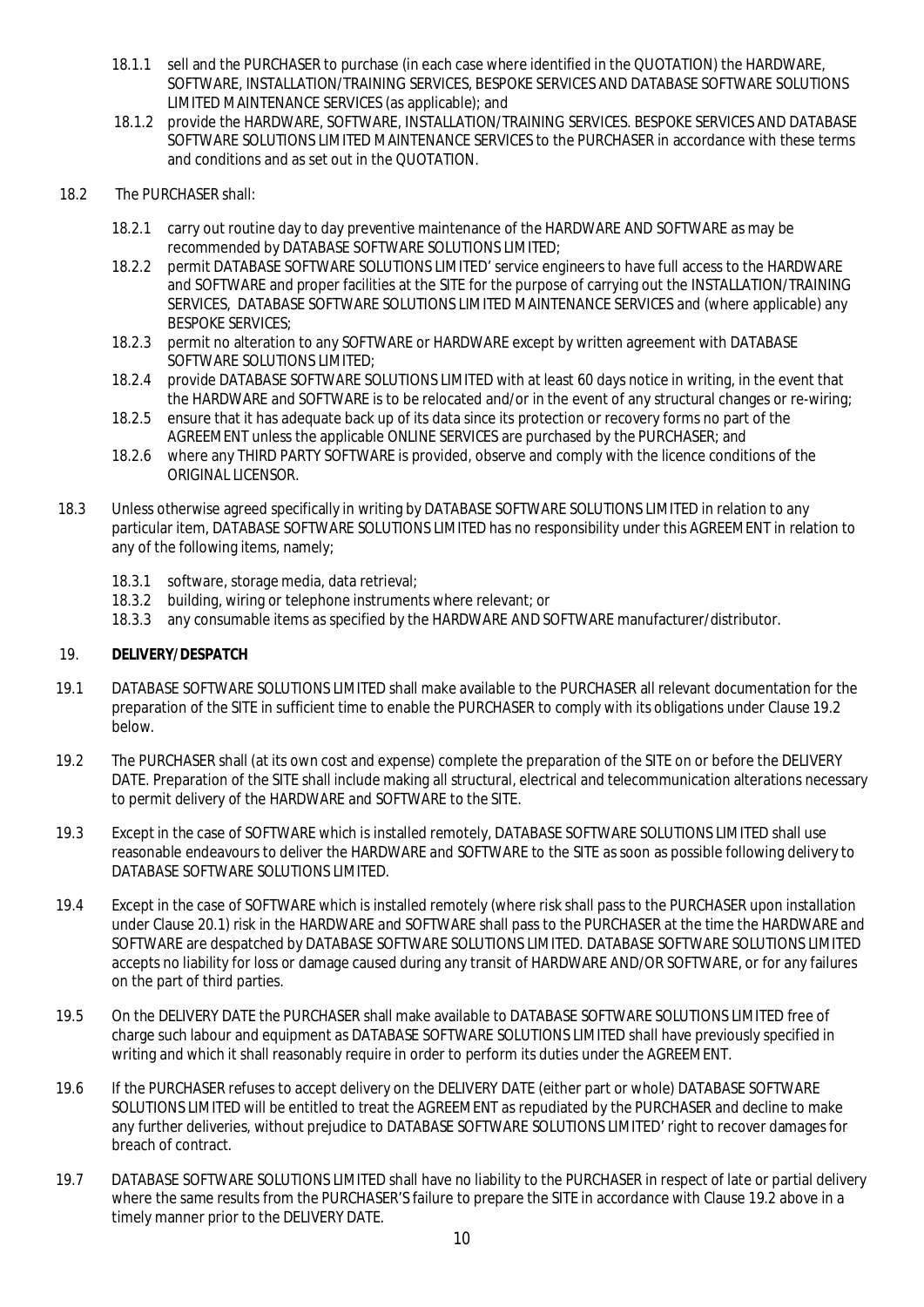- 19.8 Following delivery, any HARDWARE and SOFTWARE which have not been received or have been damaged must be notified to DATABASE SOFTWARE SOLUTIONS LIMITED in writing within 48 hours of the DELIVERY DATE.
- 19.9 For the avoidance of doubt, where SOFTWARE is to be installed remotely under Clause 20.1, the term "delivery" in the context of this Clause 19 shall refer to the date upon which the SOFTWARE is installed pursuant to Clause 20.1.
- 20. **INSTALLATION/TRAINING SERVICES AND ACCEPTANCE**
- 20.1 DATABASE SOFTWARE SOLUTIONS LIMITED shall commence installation of the HARDWARE and SOFTWARE on the DELIVERY DATE and shall inform the PURCHASER when such installation is completed. Installation may take place at the SITE or be undertaken remotely by DATABASE SOFTWARE SOLUTIONS LIMITED, as specified in the QUOTATION.
- 20.2 The PURCHASER shall be deemed to have accepted the HARDWARE and SOFTWARE upon the date DATABASE SOFTWARE SOLUTIONS LIMITED informs the PURCHASER that the HARDWARE and SOFTWARE have been installed.
- 20.3 DATABASE SOFTWARE SOLUTIONS LIMITED shall provide to the PURCHASER from the DELIVERY DATE any training services which are specified in the QUOTATION and included in the PURCHASE PRICE.
- 20.4 The PURCHASER may from time to time request additional training services. DATABASE SOFTWARE SOLUTIONS LIMITED shall be under no obligation to provide such additional training services, however where they are provided they will be considered ADDITIONAL SERVICES and be subject to the payment by the PURCHASER of additional charges calculated on a time and material basis at the prevailing CHARGING RATE.
- 21. **TITLE TO THE HARDWARE AND SOFTWARE AND WEEE COMPLIANCE**
- 21.1 Title to the HARDWARE and SOFTWARE shall not pass to the PURCHASER until the PAYMENT DATE.
- 21.2 Until the PAYMENT DATE the PURCHASER shall:
	- 21.2.1 hold the HARDWARE and SOFTWARE as fiduciary agent and bailee, and shall keep such properly stored and identifiable as DATABASE SOFTWARE SOLUTIONS LIMITED' property and protected and insured to its full reinstatement value; and
	- 21.2.2 not be entitled to sell transfer lease charge assign by way of security or otherwise deal in or encumber the HARDWARE and SOFTWARE.
- 21.3 If in breach of Clause 21 above, the PURCHASER shall account to DATABASE SOFTWARE SOLUTIONS LIMITED for the proceeds of sale or otherwise of such items, whether tangible or intangible, including insurance proceeds and shall keep all such proceeds separate and distinct from any moneys or property of the PURCHASER and third parties.
- 21.4 If either:
	- 21.4.1 the PURCHASER fails to pay the full PURCHASE PRICE by the PAYMENT DATE; or
	- 21.4.2 prior to the PAYMENT DATE the PURCHASER convenes a meeting of its creditors or a proposal is made for a voluntary arrangement within Part I of the Insolvency Act 1986; or such subsidiary legislation as amended from time to time or a proposal for any other composition scheme or arrangement with (or assignment for the benefit of) the PURCHASERS creditors or if the PURCHASER is unable to pay debts within the meaning of Section 123 of the Insolvency Act 1986; or if a trustee receiver, administrative receiver, liquidator or other similar office is appointed in respect of all or any part of the business or assets of the PURCHASER; or if a meeting is convened for the purpose of considering a resolution or other steps are taken for the winding up of the PURCHASER or for the making of an administrative order (otherwise known for the purpose of an amalgamation or reconstruction); or has any distraint, execution or other process levied or enforced on any of its property; or is the subject of anything analogous to the foregoing under the laws of any applicable jurisdiction then DATABASE SOFTWARE SOLUTIONS LIMITED (without prejudice to any other legal remedies it may have ) shall at any time thereafter be entitled to require the PURCHASER to deliver up the HARDWARE and SOFTWARE, and if the PURCHASER fails to do so forthwith, to enter upon the SITE (without notice to the PURCHASER) and remove the HARDWARE and SOFTWARE.
- 21.5 The PURCHASER is prohibited from removing or altering any of the INTELLECTUAL PROPERTY RIGHTS notice(s) embedded in or that DATABASE SOFTWARE SOLUTIONS LIMITED, the Original Licensor, manufacturer or distributor supplies with the Software and/or Hardware.
- 21.6 Where HARDWARE is provided to the PURCHASER pursuant to the AGREEMENT, then at any time within the:
	- 21.6.1 six (6) months prior to, or within three (3) months after the date of termination of the AGREEMENT; or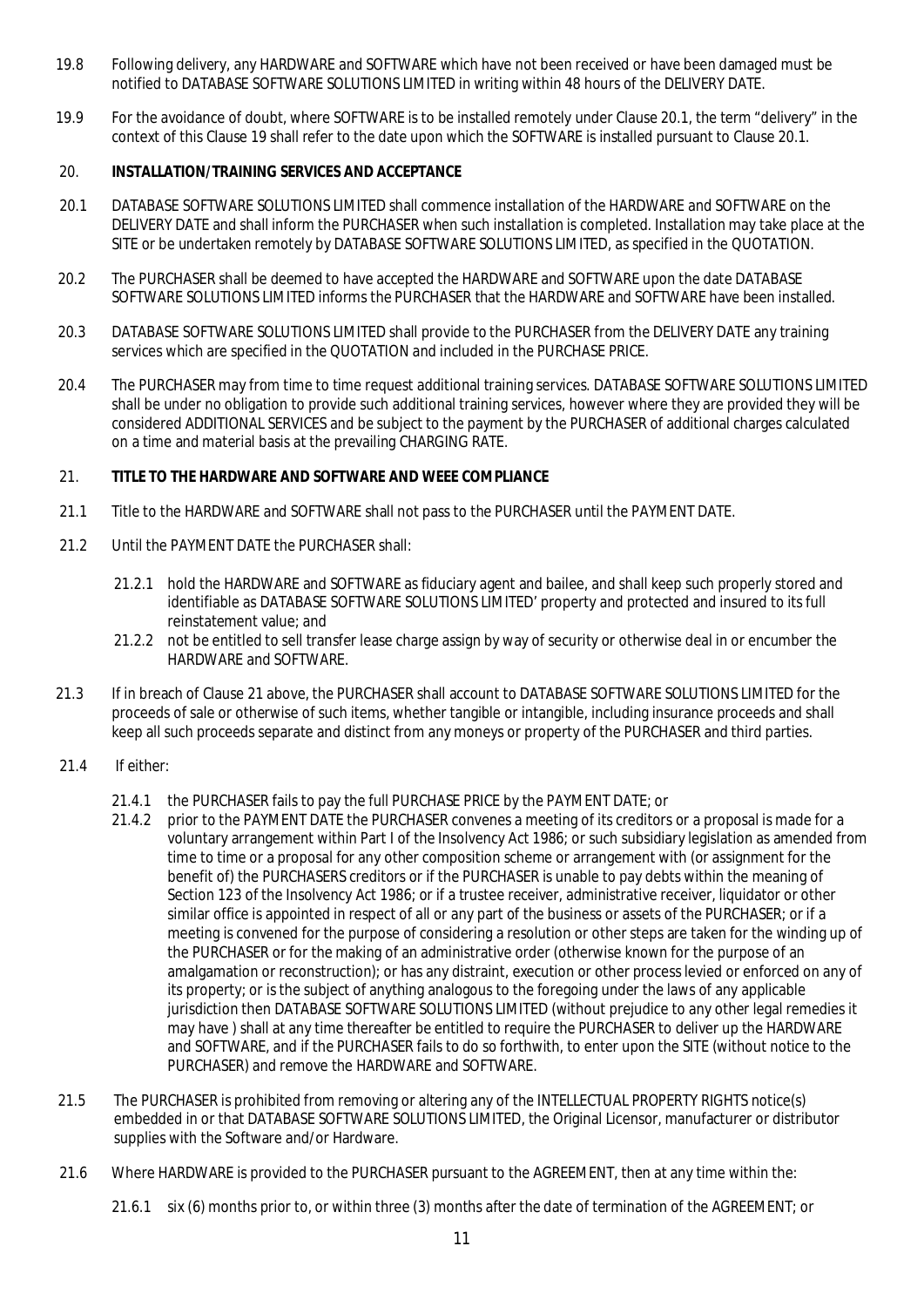- 21.6.2 three (3) months following the date of cancellation of the provision of part of the HARDWARE, the PURCHASER will have the option ("WEEE OPTION") by written notice given to DATABASE SOFTWARE SOLUTIONS LIMITED, to require DATABASE SOFTWARE SOLUTIONS LIMITED on termination of the AGREEMENT or on cancellation of the provision of HARDWARE to de-install and collect any HARDWARE which is the subject of such termination and/or cancellation ("TERMINATED HARDWARE") to thereafter dispose of the same in accordance with the Directive on Waste Electrical and Electronic Equipment (2002/96/EC) ("WEEE").
- 21.7 If the PURCHASER exercises the WEEE OPTION, it will:
	- 21.7.1 be responsible for payment to us of DATABASE SOFTWARE SOLUTIONS LIMITED's reasonable costs of deinstallation, collection and WEEE compliant disposal of the TERMINATED HARDWARE; and
	- 21.7.2 fully cooperate with DATABASE SOFTWARE SOLUTIONS LIMITED in relation to the de-installation and collection of the TERMINATED HARDWARE from the relevant SITE or such other location notified to DATABASE SOFTWARE SOLUTIONS LIMITED.
- 21.8 If by the date which falls three (3) months after either:
	- 21.8.1 the termination of the AGREEMENT; or
	- 21.8.2 cancellation of the provision of the TERMINATED HARDWARE, DATABASE SOFTWARE SOLUTIONS LIMITED have not exercised the WEEE OPTION, then the PURCHASER shall be:
	- 21.8.2.1 liable (to the extent that it has not already paid for such HARDWARE) to purchase the TERMINATED HARDWARE from DATABASE SOFTWARE SOLUTIONS LIMITED at the then current charges for that TERMINATED HARDWARE; and
	- 21.8.2.2 responsible for any future disposal of all TERMINATED HARDWARE in compliance with WEEE, and the PURCHASER will indemnify DATABASE SOFTWARE SOLUTIONS LIMITED in respect of any liabilities which arise out of the same.
- 21.9 The PURCHASER shall be responsible for DATABASE SOFTWARE SOLUTIONS LIMITED's reasonable costs incurred in relation to the collection of any waste electronic or electrical equipment as required by WEEE or any legislation implementing this in any country (or any similar legislation in any other country).
- 21.10 You acknowledge that we may, in relation to the supply of HARDWARE be a 'Producer' for the purpose of the Restriction of the Use of Certain Hazardous Substances in Electrical and Electronic Equipment Regulations (2006) ("ROHS"), and you shall:
	- 21.10.1 co-operate fully with us in relation to the collection, de-installation removal and disposal of any HARDWARE which, in our judgement, is not in compliance with ROHS; and
- 21.11 Indemnify us in relation to such compliance.
- 22. **WARRANTY IN RESPECT OF THE HARDWARE AND SOFTWARE**
- 22.1 To the extent that it is permitted to do so, DATABASE SOFTWARE SOLUTIONS LIMITED will pass on to the PURCHASER the benefit of any warranty, guarantees or indemnities given to them by any ORIGINAL LICENSOR, manufacturer or distributor .
- 22.2 Unless otherwise agreed, the HARDWARE and SOFTWARE are supplied in accordance with the Original Licensor's and manufacturer's standard specifications.
- 22.3 DATABASE SOFTWARE SOLUTIONS LIMITED warrants that the SOFTWARE will perform substantially in accordance with any accompanying documentation for a period of 30 days from the DELIVERY DATE. The PURCHASER's sole remedy for any breach of the warranty in this Clause 22.3 shall be at DATABASE SOFTWARE SOLUTIONS LIMITED' option:
	- 22.3.1 repair or replacement of the Software (or parts thereof) so that they perform substantially in accordance with any accompanying documentation and user manuals; or
	- 22.3.2 refund of the PURCHASE PRICE or applicable part thereof.
- 22.4 DATABASE SOFTWARE SOLUTIONS LIMITED warrants that the HARDWARE will perform substantially in accordance with any accompanying documentation for a period of 12 months from the DELIVERY DATE. The PURCHASER's sole remedy for any breach of the warranty in this Clause 22.4 shall be at DATABASE SOFTWARE SOLUTIONS LIMITED' option: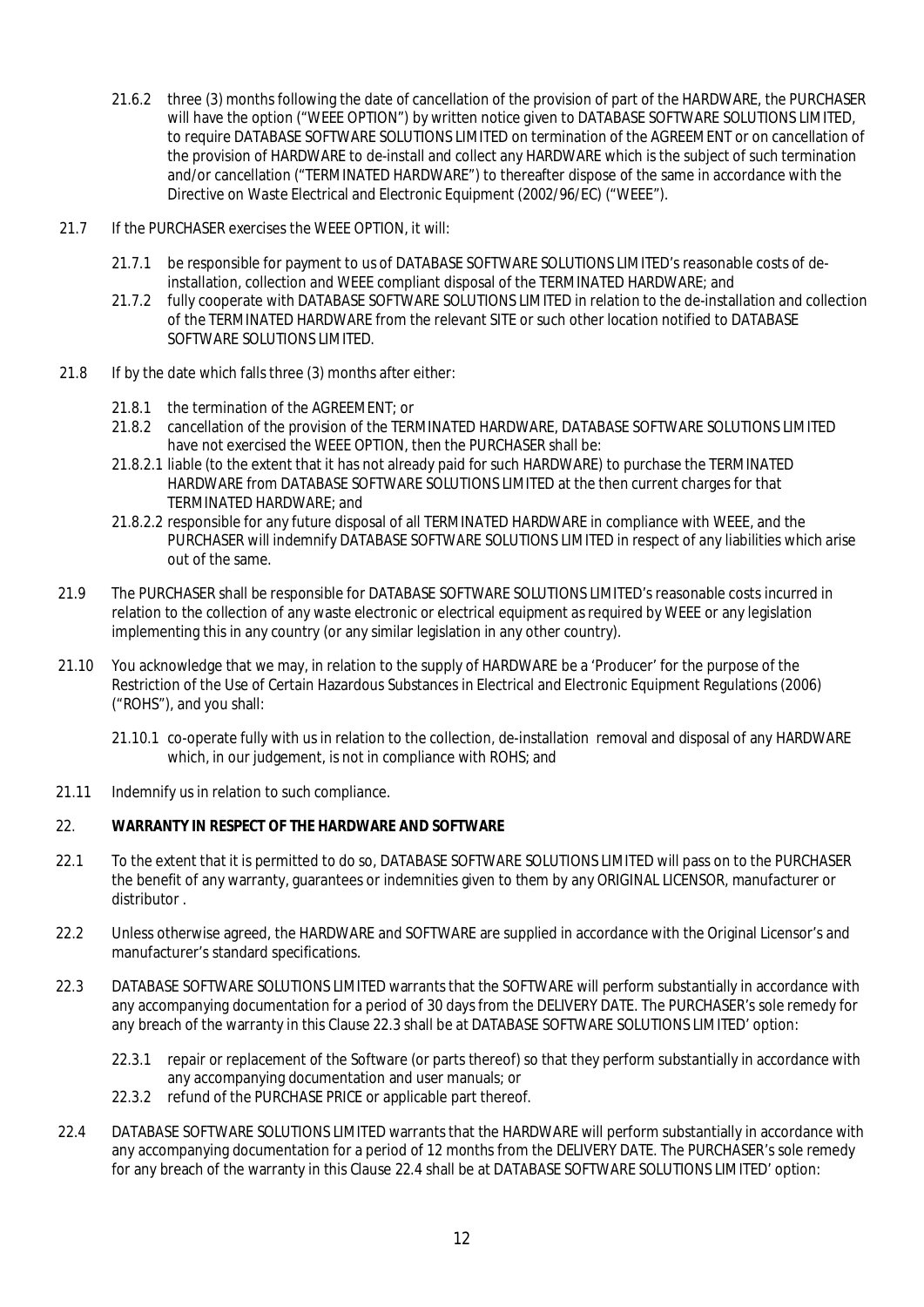- 22.4.1 repair or replacement of the HARDWARE (or parts thereof) so that they perform substantially in accordance with any accompanying documentation and user manuals; or
- 22.4.2 refund of the PURCHASE PRICE or applicable part thereof.
- 22.5 The PURCHASER will give notice to DATABASE SOFTWARE SOLUTIONS LIMITED as soon as it is reasonably able upon becoming aware of a breach of warranty.
- 22.6 Any Hardware or part thereof which is replaced by DATABASE SOFTWARE SOLUTIONS LIMITED under Clause 22.4.1 shall upon replacement become the property of DATABASE SOFTWARE SOLUTIONS LIMITED.
- 23. **COPIES**
- 23.1 The PURCHASER shall not be permitted to make any copies of the SOFTWARE and related documentation supplied to it under an Agreement, save insofar as it is entitled to make one copy for the limited purposes of its internal archival and back-up processes.
- 24. DATABASE SOFTWARE SOLUTIONS LIMITED MAINTENANCE SERVICES
- 24.1 In consideration for the payment of the DATABASE SOFTWARE SOLUTIONS LIMITED MAINTENANCE FEES, DATABASE SOFTWARE SOLUTIONS LIMITED shall provide the DATABASE SOFTWARE SOLUTIONS LIMITED MAINTENANCE SERVICES in relation to certain HARDWARE specified in the QUOTATION.
- 25. **BESPOKE SERVICES**
- 25.1 In consideration for the payment of the BESPOKE SERVICE FEES, DATABASE SOFTWARE SOLUTIONS LIMITED shall provide the BESPOKE SERVICES to the PURCHASER the scope of which shall be defined more particularly and agreed between the parties in a QUOTATION.
- 25.2 DATABASE SOFTWARE SOLUTIONS LIMITED shall deploy a sufficient number of suitably qualified personnel and use reasonable skill and care in providing the BESPOKE SERVICES.
- 26. **SCHEDULE TWO**

**THIRD PARTY SOFTWARE UPGRADE RENEWALS / THIRD PARTY MAINTENANCE SERVICES** 

- 26.1 In consideration for the payment of the PRODUCT RENEWAL FEES, DATABASE SOFTWARE SOLUTIONS LIMITED shall provide the THIRD PARTY SOFTWARE UPGRADE RENEWAL to the PURCHASER in respect of any relevant THIRD PARTY SOFTWARE purchased under Schedule 1. Each THIRD PARTY SOFTWARE UPGRADE RENEWAL shall have a term of 12 months.
- 26.2 The scope (including the level of support and UPDATES to be provided) is as defined in the relevant product agreement applicable to the THIRD PARTY SOFTWARE UPGRADE RENEWAL.
- 26.3 The PRODUCT RENEWAL FEES are payable on a periodic basis (as notified by DATABASE SOFTWARE SOLUTIONS LIMITED to the PURCHASER) and DATABASE SOFTWARE SOLUTIONS LIMITED shall be entitled to vary the PRODUCT RENEWAL FEES at its absolute discretion. The PURCHASER must provide DATABASE SOFTWARE SOLUTIONS LIMITED with at least 90 days' written notice prior to the commencement of each THIRD PARTY SOFTWARE UPGRADE RENEWAL term if it wishes to cancel the THIRD PARTY SOFTWARE UPGRADE RENEWAL before the commencement of a new term. Failure to provide such notice shall mean the PURCHASER has elected to buy the THIRD PARTY SOFTWARE UPGRADE RENEWAL for the subsequent period and the PRODUCT RENEWAL FEES shall become payable on the expiry of the previous term.
- 26.4 Where the ORIGINAL LICENSOR makes the purchase of THIRD PARTY SOFTWARE UPGRADE RENEWALS a condition of using the THIRD PARTY SOFTWARE and/or receiving support services in relation to the THIRD PARTY SOFTWARE, the PURCHASER's right to use the THIRD PARTY SOFTWARE and/or receive support services shall cease in the event that the PURCHASER fails to purchase the THIRD PARTY SOFTWARE UPGRADE RENEWAL.
- 26.5 Where the PURCHASER elects to buy THIRD PARTY MAINTENANCE SERVICES, DATABASE SOFTWARE SOLUTIONS LIMITED shall use its reasonable endeavours to procure such THIRD PARTY MAINTENANCE SERVICES on behalf of the PURCHASER, on the terms and conditions of this AGREEMENT and any terms imposed a relevant third party service provider.
- 26.6 In consideration for the THIRD PARY MAINTENANCE SERVICES, the PURCHASER agrees to pay the THIRD PARTY MAINTENANCE FEES on a periodic basis (as specified by DATABASE SOFTWARE SOLUTIONS LIMITED) in advance.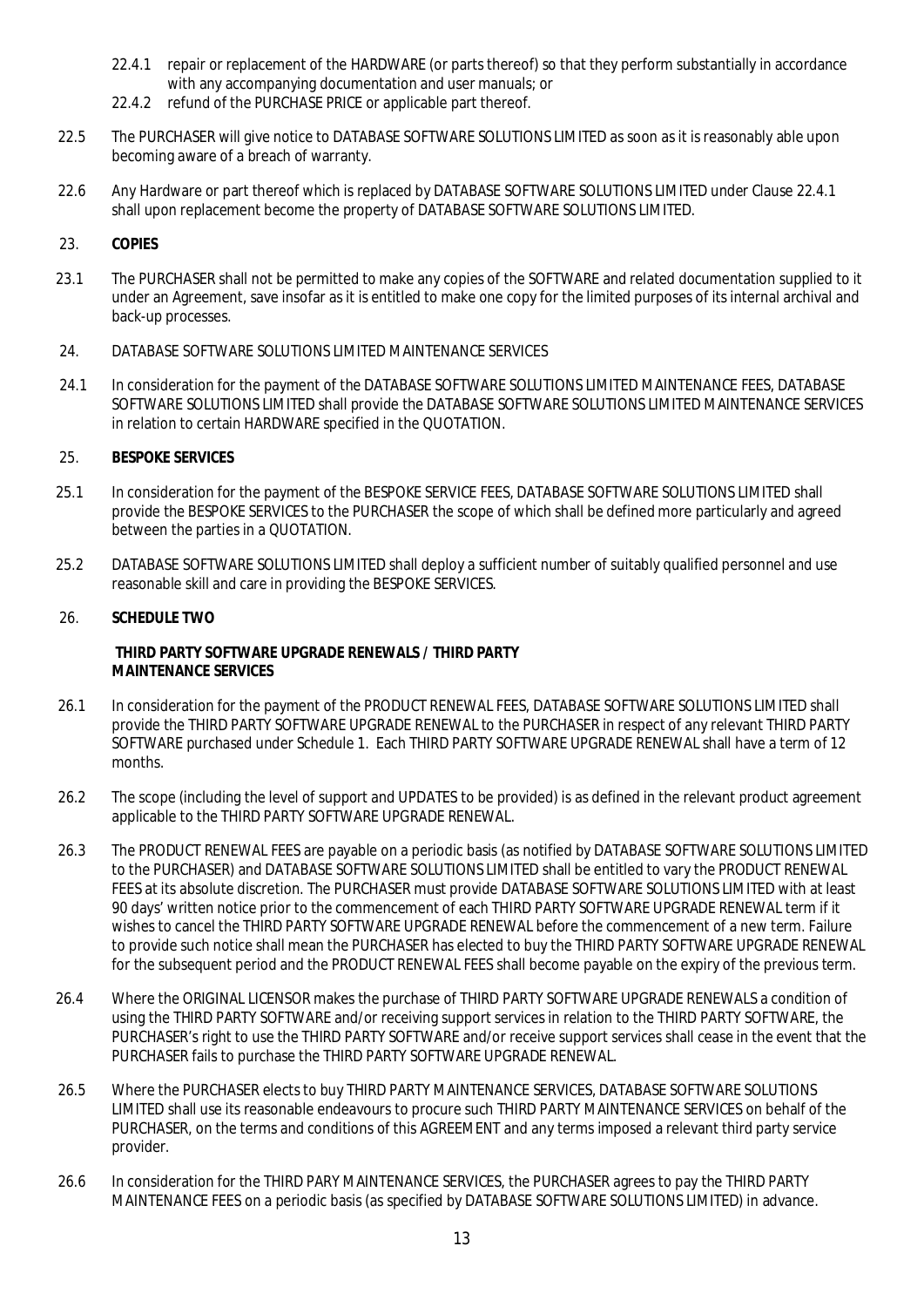# 27. **SCHEDULE THREE**

## **DATABASE SOFTWARE SOLUTIONS LIMITED SOFTWARE LICENSE AND SUPPORT SERVICES**

## 27.1 DATABASE SOFTWARE SOLUTIONS LIMITED agrees:

- 27.1.1 to provide the PURCHASER with technical advice by telephone, in order to assist with the resolution of issues which the PURCHASER and its users encounter in using the SOFTWARE;
- 27.1.2 to provide the PURCHASER (by telephone) with reasonable assistance in implementing UPDATES;
- 27.1.3 to provide details (by telephone) of the procedures to be followed to alter software program parameters as and when required;
- 27.1.4 to diagnose faults and provide assistance (by telephone) with the fix for any SOFTWARE and provide to the PURCHASER such evidence of failure for any hardware or software item not being SOFTWARE as DATABASE SOFTWARE SOLUTIONS LIMITED is able;
- 27.1.5 (where the PURCHASER has paid for the on-site software support) to travel (at DATABASE SOFTWARE SOLUTIONS LIMITED' discretion) to the SITE in order to resolve the issue, subject to the payment by the PURCHASER of applicable charges as specified by DATABASE SOFTWARE SOLUTIONS LIMITED; and

## 27.2 The PURCHASER shall:

- 27.2.1 ensure the SOFTWARE is used in accordance with the terms of THE LICENCE;
- 27.2.2 ensure that the SOFTWARE is kept updated by the installation of UPDATES;
- 27.2.3 maintain and operate the SOFTWARE in a proper and prudent manner in accordance with such advice and instructions as DATABASE SOFTWARE SOLUTIONS LIMITED may issue from time to time and allow its use only by competent and authorised personnel;
- 27.2.4 operate a backup regime in accordance with the DATABASE SOFTWARE SOLUTIONS LIMITED backup procedures in Appendix 1 or at a minimum keep three separate disks or tape backups (for use in rotation) of a standard and frequency to allow the PURCHASER to recover current data without undue loss of staff time;
- 27.2.5 ensure at all times to take responsibility for the security of its systems and data including industry standard virus protection;
- 27.2.6 not permit any alterations or modification of the SOFTWARE;
- 27.2.7 make available to DATABASE SOFTWARE SOLUTIONS LIMITED without charge any information or facilities to enable DATABASE SOFTWARE SOLUTIONS LIMITED to discharge its obligation under this AGREEMENT including but not limited to, computer printouts, photocopies of documents and system passwords;
- 27.2.8 notify DATABASE SOFTWARE SOLUTIONS LIMITED of any alleged defect in the SOFTWARE within a period not exceeding five days from the date when the said defect in the SOFTWARE first became apparent;
- 27.2.9 be responsible for ensuring that the SOFTWARE is suitable for the PURCHASERS' purposes;
- 27.2.10 to pay separately for work done for system re-configuration or changes needed due to a change in the PURCHASERS' requirements of the system; and
- 27.2.11 to pay separately for any ADDITIONAL WORK requested which will be quoted for and charged at the prevailing CHARGING RATE.
- 28. **SUPPORT RESPONSE TIMES**
- 28.1 DATABASE SOFTWARE SOLUTIONS LIMITED will use its reasonable endeavours to respond to any request by the PURCHASER within 4 NORMAL WORKING HOURS of receiving notification by the PURCHASER.
- 28.2 If the PURCHASER wishes to extend the cover outside NORMAL WORKING HOURS for a particular event including but not limited to moving of premises, stocktaking or end of year preparation then the PURCHASER should notify DATABASE SOFTWARE SOLUTIONS LIMITED who will advise and provide a QUOTATION for its services in accordance with the CHARGING RATES.
- 28.3 Error correction is provided on a reasonable effort basis and DATABASE SOFTWARE SOLUTIONS LIMITED cannot guarantee to correct any error within any given timescales.
- 28.4 DATABASE SOFTWARE SOLUTIONS LIMITED at its discretion will attach a level of priority to all support matters raised. In the event of a system failure that is causing major disruption to the PURCHASERS business, this will receive priority over lesser issues.
- 29. **GRANT OF LICENCE**
- 29.1 Scope of the LICENCE:
	- 29.1.1 the licence is granted only for the DATABASE SOFTWARE SOLUTIONS LIMITED SOFTWARE;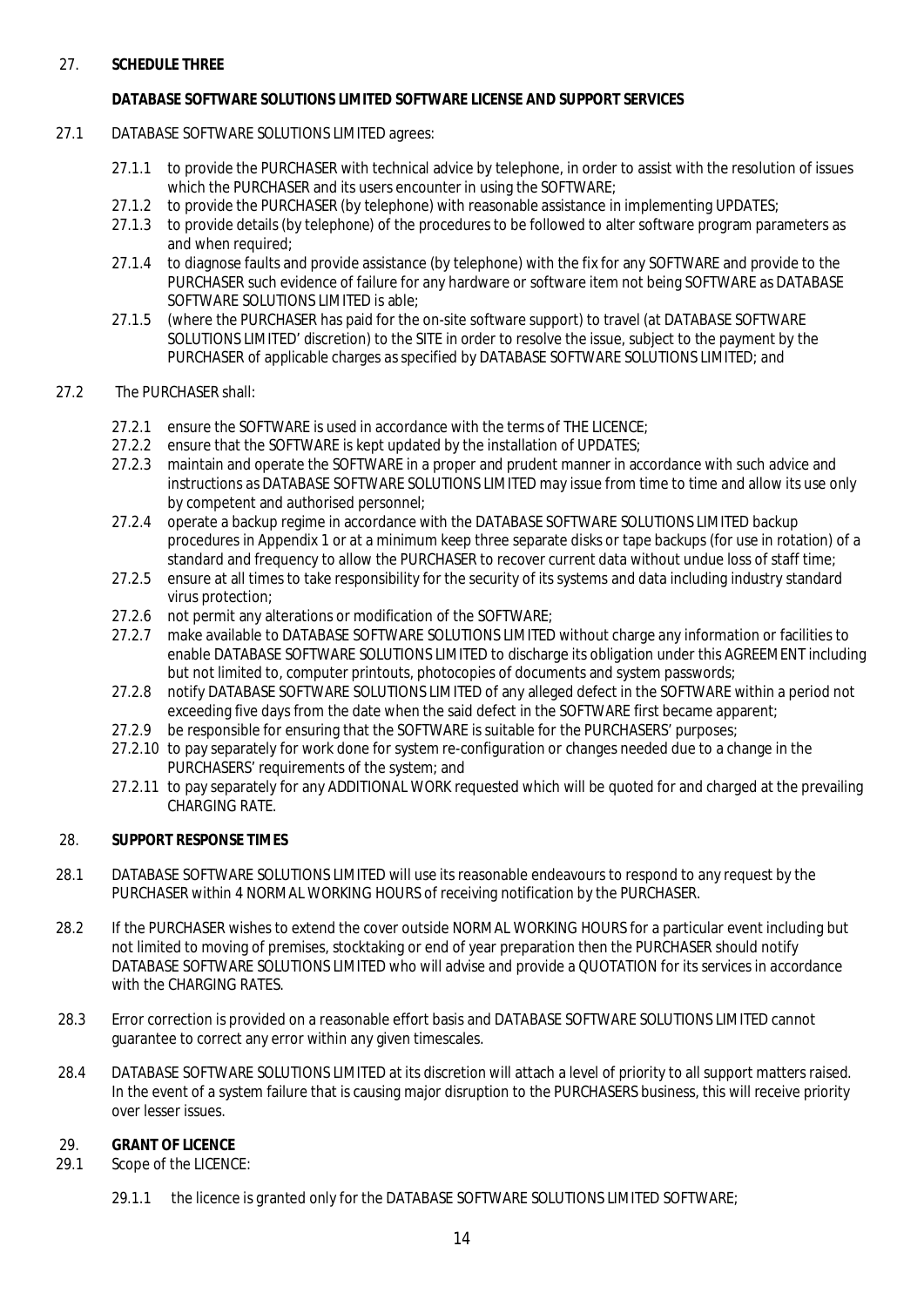- 29.1.2 DATABASE SOFTWARE SOLUTIONS LIMITED warrants that it has the right to grant a licence of the DATABASE SOFTWARE SOLUTIONS LIMITED SOFTWARE; and
- 29.1.3 the DATABASE SOFTWARE SOLUTIONS LIMITED SOFTWARE is licensed for use and not sold.
- 29.2 DATABASE SOFTWARE SOLUTIONS LIMITED grants to the PURCHASER a non-exclusive licence to use, access, display, run or otherwise interact with one copy of the DATABASE SOFTWARE SOLUTIONS LIMITED SOFTWARE or any prior version for the same operating system on a single COMPUTER subject to these terms and conditions.
- 29.3 The primary user of the COMPUTER on which the DATABASE SOFTWARE SOLUTIONS LIMITED SOFTWARE is installed may make a second copy for his or her exclusive use on a portable COMPUTER.
- 29.4 The PURCHASER may also store or install a copy of the DATABASE SOFTWARE SOLUTIONS LIMITED SOFTWARE on a storage device such as a network server, used only to run the DATABASE SOFTWARE SOLUTIONS LIMITED SOFTWARE on another COMPUTER over an internal or external network; however the PURCHASER must acquire and dedicate a separate license for each separate COMPUTER on which the DATABASE SOFTWARE SOLUTIONS LIMITED SOFTWARE is run. A licence for the DATABASE SOFTWARE SOLUTIONS LIMITED SOFTWARE may not be shared or used concurrently on different COMPUTERS.
- 29.5 The DATABASE SOFTWARE SOLUTIONS LIMITED SOFTWARE is licensed as a single product. Its component parts may not be separated for use on more than one COMPUTER
- 29.6 The PURCHASER agrees to follow the registration process as requested by DATABASE SOFTWARE SOLUTIONS LIMITED from time to time
- 29.7 If the DATABASE SOFTWARE SOLUTIONS LIMITED SOFTWARE contains documentation that is provided only in electronic form, the PURCHASER may print one copy of such electronic documentation and the PURCHASER may not copy the printed materials accompanying the DATABASE SOFTWARE SOLUTIONS LIMITED SOFTWARE
- 29.8 The PURCHASER may not reverse engineer, de-compile or disassemble the DATABASE SOFTWARE SOLUTIONS LIMITED SOFTWARE.
- 29.9 The PURCHASER shall not be entitled to assign, sell, rent or otherwise transfer the rights granted in this license to any other third party.
- 29.10 This licence is granted for use in the country specified in the address of the PURCHASER in the QUOTATION. The DATABASE SOFTWARE SOLUTIONS LIMITED SOFTWARE should not be exported or used remotely from any other country without the express permission of DATABASE SOFTWARE SOLUTIONS LIMITED.
- 29.11 The PURCHASER shall recognise all trademarks of DATABASE SOFTWARE SOLUTIONS LIMITED. This License does not grant any rights in connection with any trademarks or service marks of DATABASE SOFTWARE SOLUTIONS LIMITED.
- 29.12 Copyright. All titles and copyrights in and to the DATABASE SOFTWARE SOLUTIONS LIMITED SOFTWARE (including but not limited to any images, photographs, animations, video, audio, music, text and "applets" incorporated into the DATABASE SOFTWARE SOLUTIONS LIMITED SOFTWARE), the accompanying printed materials, and any copies of the DATABASE SOFTWARE SOLUTIONS LIMITED SOFTWARE are owned by DATABASE SOFTWARE SOLUTIONS LIMITED. All title and INTELLECTUAL PROPERTY RIGHTS in and to the content that may be accessed through the use of the DATABASE SOFTWARE SOLUTIONS LIMITED SOFTWARE is the property of the respective content owner and is protected by applicable copyright and other intellectual property law.
- 30. **SCHEDULE FOUR ONLINE SERVICES**  General
- 30.1 In consideration for the payment of ONLINE FEES in accordance with the terms of a QUOTATION by the PURCHASER, DATABASE SOFTWARE SOLUTIONS LIMITED shall provide the ONLINE SERVICES from the GO-LIVE DATE in accordance with this Schedule 4 and the PURCHASER hereby agrees to comply with its obligations in this Schedule 4 and any third party licence and/or service terms applicable to the provision of the relevant ONLINE SERVICES.
- 30.2 DATABASE SOFTWARE SOLUTIONS LIMITED shall perform the ONLINE SERVICES with reasonable care and skill and in accordance with generally recognised commercial practices and standards but does not, for the avoidance of doubt, in any way warrant that the provision of ONLINE SERVICES will be uninterrupted and free of errors and material defects.
- 30.3 The PURCHASER hereby acknowledges and agrees that DATABASE SOFTWARE SOLUTIONS LIMITED's provision of ONLINE SERVICES is dependent upon DATABASE SOFTWARE SOLUTIONS LIMITED's third party suppliers including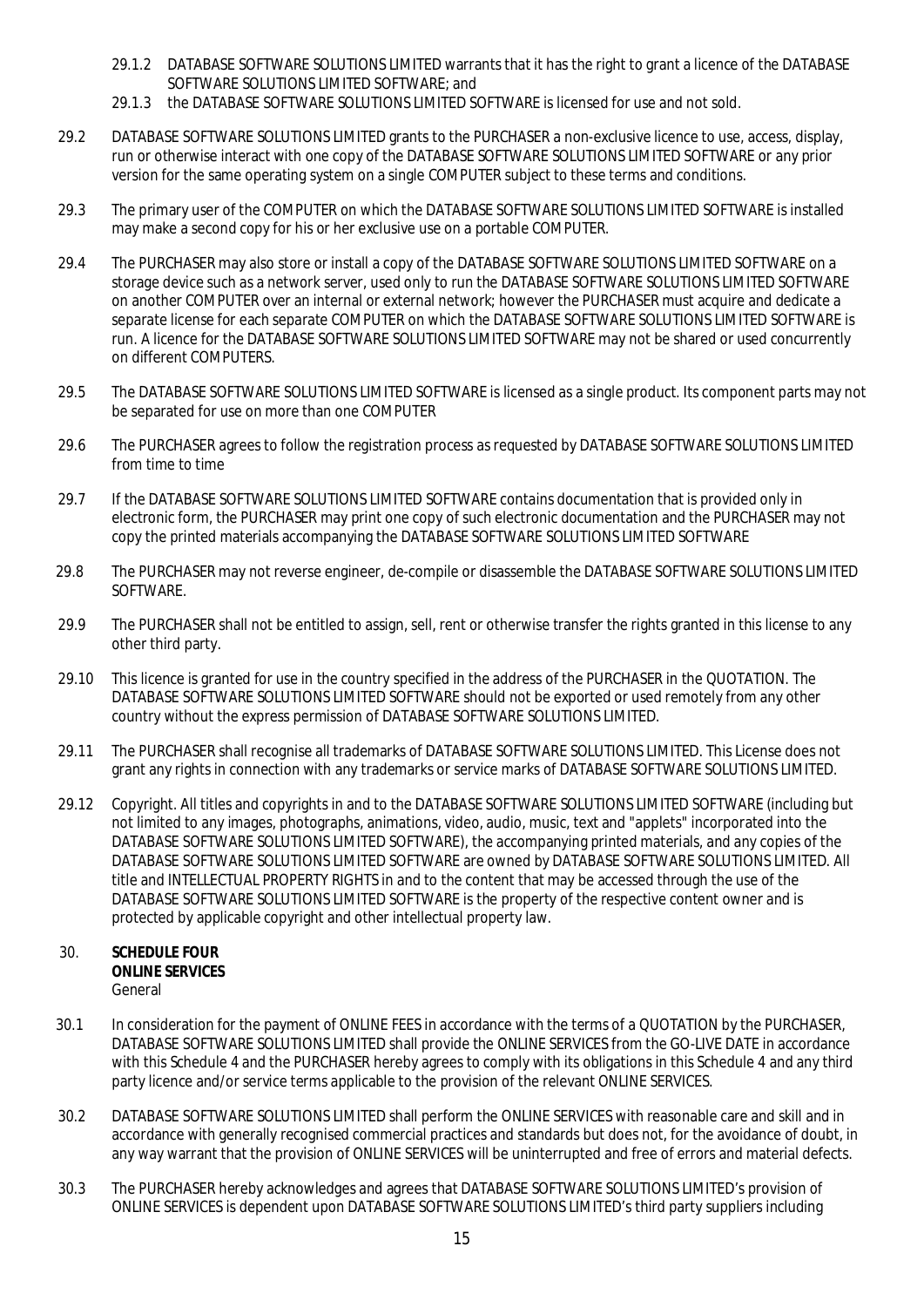without limitation its communications providers, power providers and DNS providers and facilities providers. DATABASE SOFTWARE SOLUTIONS LIMITED excludes any liability to the PURCHASER in respect of the ONLINE SERVICES which may arise as a result of any acts or omissions of such third party suppliers and/or failures by such third party suppliers to comply with any contractual provisions in force between DATABASE SOFTWARE SOLUTIONS LIMITED and such third party suppliers and DATABASE SOFTWARE SOLUTIONS LIMITED from time to time.

### **Hosting Services**

- 30.4 Where the PURCHASER procures hosting services, DATABASE SOFTWARE SOLUTIONS LIMITED shall use reasonable endeavours to ensure that the hosting services are available for at least 98% of the time in any calendar month ("Uptime"). For the avoidance of doubt, interruptions to any hosting services' availability which are due to:
	- 30.4.1 scheduled maintenance;
	- 30.4.2 are caused or requested by the PURCHASER;
	- 30.4.3 or are wholly or partly attributable to an event or events of Force Majeure, shall count as Uptime in any calculation of availability.
- 30.5 Database Software Solutions Limited shall use reasonable endeavours to update the PURCHASER upon request with full records of Uptime.
- 30.6 Where the PURCHASER has procured hosting services in respect of a WEBSITE, DATABASE SOFTWARE SOLUTIONS LIMITED shall update the WEBSITE with MATERIALS provided from time to time by the PURCHASER within a reasonable period of time of receiving such Materials.
- 30.7 THE PURCHASER acknowledges that DATABASE SOFTWARE SOLUTIONS LIMITED has no control over any content placed on the WEBSITE by any users and does not purport to monitor the content of the WEBSITE.
- 30.8 The PURCHASER agrees to indemnify keep indemnified and hold harmless DATABASE SOFTWARE SOLUTIONS LIMITED and its employees, affiliates, agents, business partners and suppliers from and against all losses to indemnify, keep indemnified and hold harmless the relevant person in full and on demand from and against all liabilities, direct, indirect or consequential losses, damages, claims, proceedings or legal costs, judgments and costs (including costs of enforcement) and expenses which are incurred or suffered directly or indirectly in any way whatsoever as a result of:
	- 30.8.1 any content which is uploaded to the WEBSITE; and
	- 30.8.2 any claim by a third party that the WEBSITE and/or any part thereof infringes a third party's INTELLECTUAL PROPERTY RIGHTS.

### **Data Backup Services**

- 30.9 Where the PURCHASER procures a data backup product, DATABASE SOFTWARE SOLUTIONS LIMITED will use reasonable endeavours to make backups of the data stored on the relevant server and make them available to the PURCHASER in accordance with the specification of the data backup product. DATABASE SOFTWARE SOLUTIONS LIMITED does not warrant that any data will be backed up correctly, nor that any successful restoration of data will be possible.
- 30.10 Irrespective of whether the PURCHASER buys a data backup product, DATABASE SOFTWARE SOLUTIONS LIMITED shall have no liability for any loss or damage to any data stored on the server or backup mediums.
- 30.11 Notwithstanding any agreement by DATABASE SOFTWARE SOLUTIONS LIMITED to provide backup services, the PURCHASER shall keep a current copy of all content hosted by DATABASE SOFTWARE SOLUTIONS LIMITED including website files and database information,

 **Domain Name Registration and Management** 

- 30.12 The PURCHASER acknowledges and agrees that
	- 30.12.1 DATABASE SOFTWARE SOLUTIONS LIMITED does not guarantee that the PURCHASER will be able to register or renew a desired domain name.
	- 30.12.2 DATABASE SOFTWARE SOLUTIONS LIMITED cannot know with certainty whether or not the domain name is simultaneously being sought by a third party, or whether there are any inaccuracies or errors in the domain name registration or renewal process or related databases, including the various WHOIS or other registry databases.
	- 30.12.3 DATABASE SOFTWARE SOLUTIONS LIMITED is not responsible for any inaccuracies or errors in the domain name registration or renewal process.